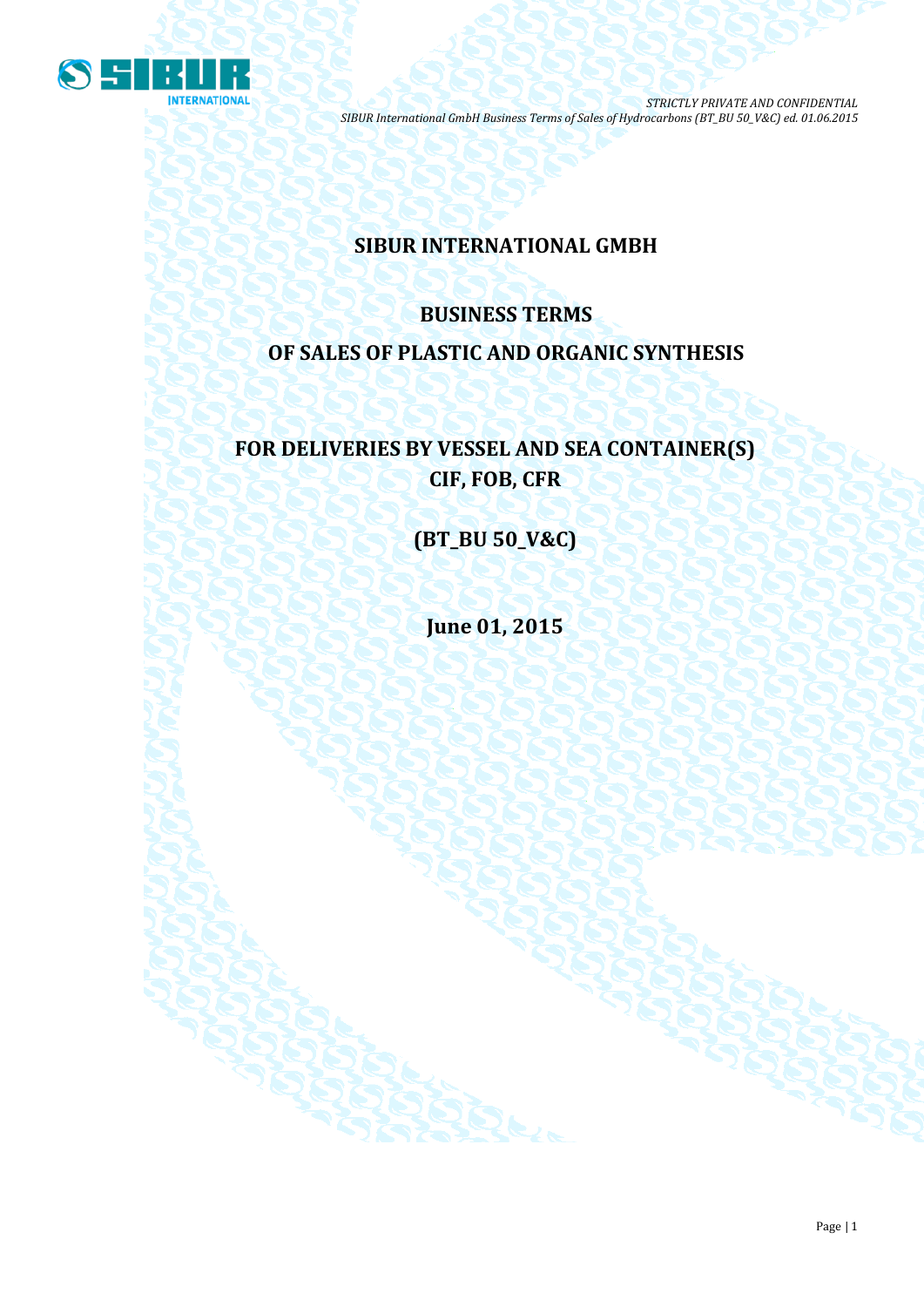

## **CONTENTS**

**INTRODUCTORY PROVISIONS** 3

**PARAGRAPH I Goods 3 3** 

**PARAGRAPH II Quality 3**

**PARAGRAPH III Quantity 4**

**PARAGRAPH IV Delivery basis 5 5** 

**PARAGRAPH V Transportation 1** 

**PARAGRAPH VI Shipment period 13** 

**PARAGRAPH VII Laytime** 13 **13** 

**PARAGRAPH VIII Demurrage 13 13 14 14 14 14 15 14 15 15 15 15 15 15 15** 

**PARAGRAPH IX Price 14** *Price* **14** 

**PARAGRAPH X Payment terms 15** 

**PARAGRAPH XI Responsibilities of the parties 18** 

**PARAGRAPH XII Duration 20**

**ANNEX 1 Contract template 22 ANNEX 2 Guarantee template 23**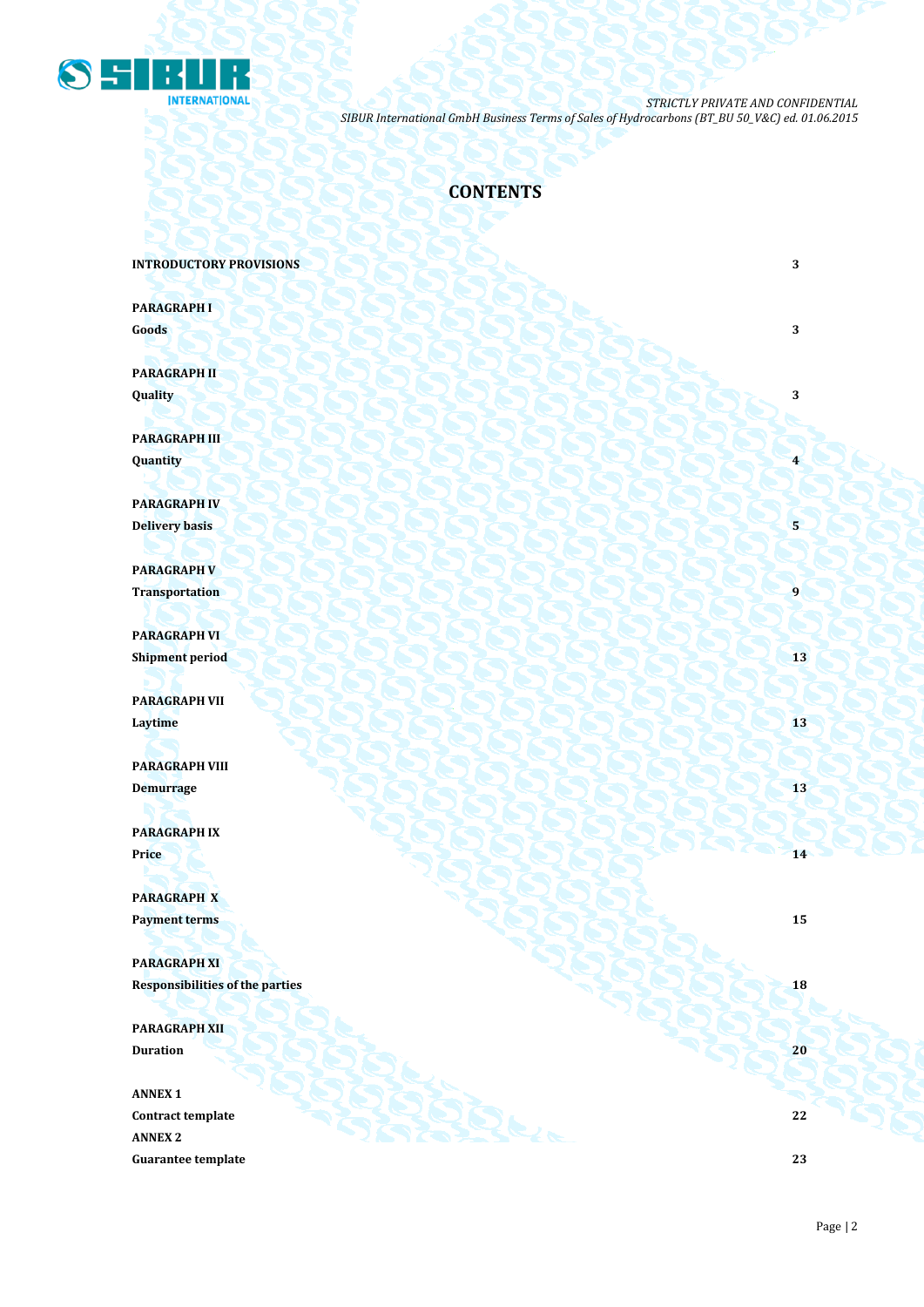

## **INTRODUCTORY PROVISIONS**

- **A.** These Business Terms ("Business Terms") shall apply to all agreements for sale of goods ("Contract") executed by and between SIBUR International GmbH ("Sibur") and Buyer that incorporate these Business Terms by reference. The version of these Business Terms published by Sibur (whether delivered by Sibur to Buyer before or upon the entry into the Contract or, if not so delivered, then as published on the website [http://www.sibur-int.com\)](http://www.sibur-int.com/) as of the date when the Contract takes effect shall apply to the relevant Contract. The Business Terms may be amended, revised, restated or supplemented by Sibur from time to time.
- **B.** These Business Terms are accompanied and supplemented by the General Conditions of SIBUR International GmbH for sales of petrochemicals and hydrocarbons ("General Conditions"). The version of the General Conditions published by Sibur (whether delivered by Sibur to the Buyer before or upon the entry into the Contract or, if not so delivered, then as published on the website [http://www.sibur-int.com\)](http://www.sibur-int.com/) as of the date when the Contract takes effect shall apply to the relevant Contract. The Parties agree that the General Conditions are incorporated into these Business Terms by reference and that they apply to the Contract.
- **C.** If there is any conflict, ambiguity or inconsistency between General Conditions, the Business Terms the Contract and/or Incoterms, the order of priority of such documents (from highest to lowest) shall be as follows:

1.the Contract;

2.the Business Terms;

3.the General Conditions; and

- 4.Incoterms
- **D.** All terms used, but not defined herein shall have the respective meanings set forth in the Contract and/or the General Conditions, and/or Incoterms.

## **PARAGRAPH I GOODS**

1.1. Seller shall deliver the Goods to Buyer in accordance with the Contract.

## **PARAGRAPH II QUALITY**

- 2.1. The quality of the Goods shall be confirmed by a Certificate of Quality issued by the Seller or by the Manufacturer of the Goods, and/or the Inspector's Report (as the case may be).
- 2.2. The Buyer, upon the Seller's prior written request, shall send to the Seller the samples of the Goods for testing. The Seller may at its own discretion perform such testing based on the TU and/or GOST methods or initiate an inspection in accordance with the Section 2.3. hereof. In the event either Party does not agree with the results of the test(s) made by the Seller in accordance with this Section 2.2., the quality inspection shall be determined by an independent Inspector in accordance with Section 2.3. hereof.
- 2.3. Unless otherwise agreed by the Parties in the Contract, quality inspection shall be performed at the Place of Shipment by an Inspector of an internationally recognised inspection company mutually agreed between the Parties and in accordance with the standard practice (i) at the place of the inspection or (ii) of the Inspector if there is no standard practice at the place of inspection.
- 2.4. The inspection results shall be documented in the Inspector's Report and shall be conclusive and binding on the Parties for invoicing purposes and, for quality purposes and shall be final and binding for both Parties, except in case of fraud or manifest error.
- 2.5. In the event that the quality of the Goods does not conform with the contractual Specification, the Parties shall discuss the Buyer's remedies for such non-conforming the Goods. The remedies may include, for example, a price adjustment for the Goods. The outcome of the Parties' discussion shall be documented in a written Amendment to the Contract.
- 2.6. The costs of the inspection (under Section 2.3. hereof) shall be equally shared between the Seller and the Buyer. Any other inspections and related services, if required by the Buyer, shall be performed at the Buyer's sole expense.
- 2.7. The Party initiating the inspection shall ensure that the Inspector issues Inspector's Report to the Seller and the Buyer as soon as practicable and retains samples taken for at least 90 (ninety) Days from the date of inspection.

2.8. **Claims** 

Unless otherwise specified in the Contract claims if any on quality of the Goods to be provided by the Buyer to the Seller according to Part II of the General Conditions.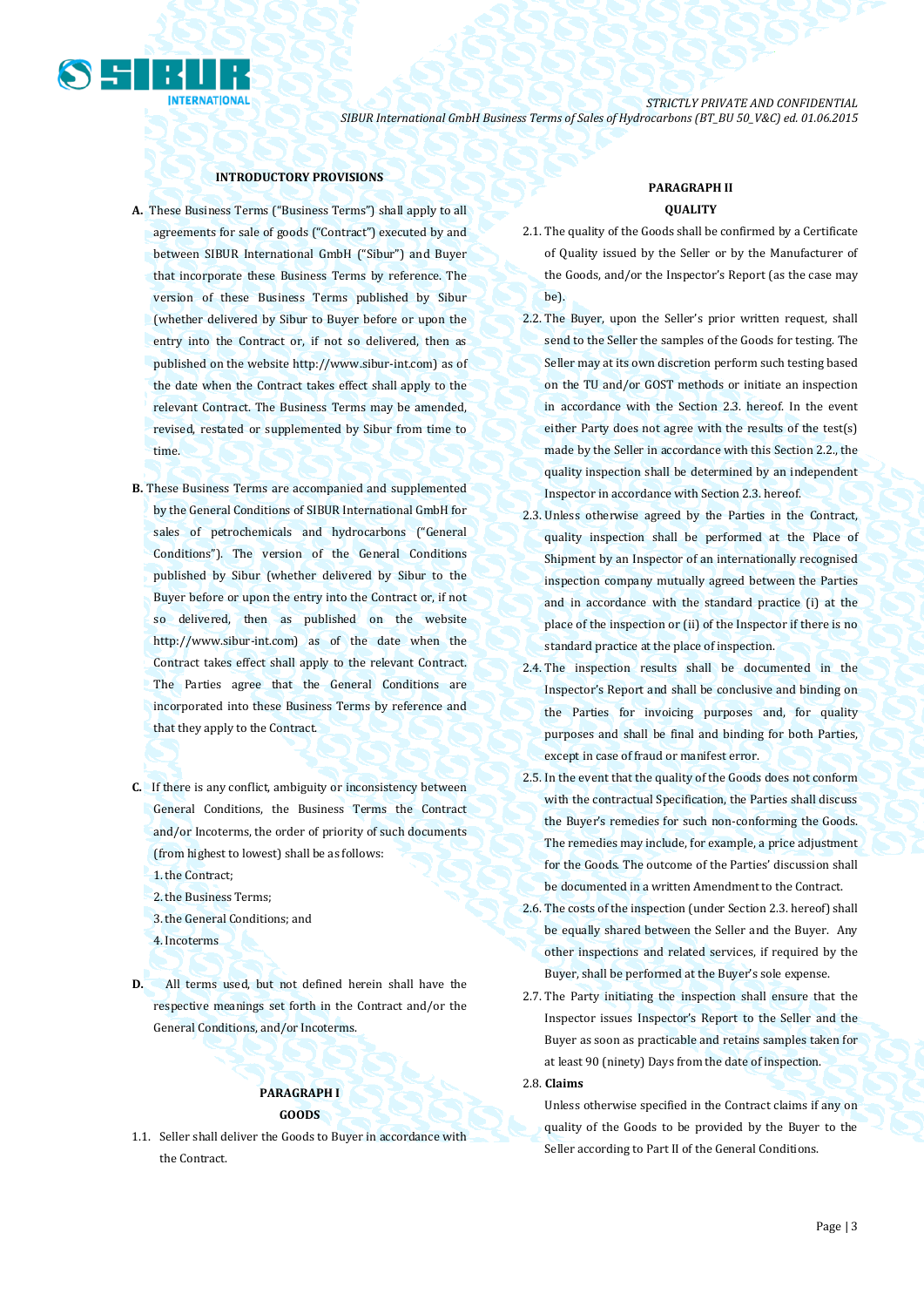

## *STRICTLY PRIVATE AND CONFIDENTIAL*

*SIBUR International GmbH Business Terms of Sales of Hydrocarbons (BT\_BU 50\_V&C) ed. 01.06.2015*

## **PARAGRAPH III QUANTITY**

- 3.1. The quantity of the Goods shall be specified in the Transport Document. If either Party does not agree with the quantity indicated if the Transport Document, the quantity of the Goods delivered by the Seller to the Buyer shall be determined through inspection.
- 3.2. Unless the Contract provides otherwise, inspection (if any) shall be determined at the Place of Shipment by an Inspector of an internationally recognized inspection company mutually agreed by the Parties and in accordance with the standard practice (i) at the place of the inspection or (ii) of the Inspector if there is no standard practice at the place of inspection, unless the Contract provides otherwise.
- 3.3. If the Inspector determines that the quantity of the Goods does not conform with the quantity stated in the Transport Document for more than 0.5 % (zero point five) (the "Permitted Deviation") the Goods shall be accepted by the value defined by the Inspection with issuance of the respective off-loading acts signed by such Inspector. The Parties acknowledge and agree that in no event shall the Seller be considered to be in breach of its obligations in respect of the delivery of the Goods concerning any quantity deviation below the Permitted Deviation and the Buyer shall not be entitled to claim any losses, or liquidated damages, or any other claims resulting from such deviation . All claims concerning quantity deviation in excess of 0.5 % (zero point five) shall be submitted by the Buyer according to Section 3.10 hereof.
- 3.4. Unless the Contract provides otherwise, the Planned Contract Quantity and/or the Planned Monthly Quantity specified (as the case may be) , shall be subject to a tolerance of  $+/$ - 10 % (plus/minus ten) to be determined in the Seller's sole discretion.
- 3.5. The Actual Contract Quantity and/or Actual Monthly Quantity delivered under the Contract shall be equal to the quantity specified in the Transport Document.
- 3.6. The Actual Contract Quantity shall be the basis for determining the Total Goods Value.
- 3.7. The Actual Contract Quantity or the Actual Monthly Quantity (as the case may be) may deviate by not more than 10 % (ten) of the Planned Contract Quantity or the Planned Monthly Quantity respectively. The Buyer may back any surplus quantities to the Planned Contract

Quantity or the Planned Monthly Quantity specified in the Contract as the case may be.

- 3.8. In the event that the Seller is not able to deliver the Planned Monthly Quantity or the Planned Contract Quantity of the Goods within specified period because of the reduction of the Manufacture production capacity, provided that the Seller informed the Buyer of this reasonably in advance, the Parties shall mutually agree delivery terms for the outstanding quantity of the Goods. The Seller's suggestions shall be taken into account and the Parties agree that the Seller will not be obliged to deliver in excess of the production capacity of the Manufacture. The Parties acknowledge that the remedy provided in this Paragraph will be the sole remedy that the Buyer will have in the event the Seller is not able to deliver the Planned Monthly Quantity or the Planned Contract Quantity of Goods during the relevant period.
- 3.9. In the event that the Buyer orders less Goods than the Planned Monthly Quantity or the Planned Contract Quantity for a relevant period, the Seller at its own discretion may either: (i) agree to deliver the outstanding quantity of the Goods in the next period (the delivery schedule shall be decided by the Seller, taking into account the Buyer's suggestions ; or (ii) request the payment of 10% (ten) of the Price of the outstanding quantity of the Goods as liquidated damages (the Parties agree that the above amount is a genuine pre-estimate of loss the Seller will suffer if the Seller delivers a quantity of Goods less than the Planned Monthly Quantity or the Planned Contract Quantity. Without prejudice to the above, if the amount of actual damages exceeds the stated liquidated damages, the Seller may claim the actual amount of damages without limitation). The Seller shall notify the Buyer the option it chooses to proceed in writing. However, failure to notify will not waive the Seller's rights.
- 3.10. **Deviation from the Planned Amount of the Goods**
	- a) In case the Actual Contract Quantity or the Actual Monthly Quantity (as the case may be) is in excess of 100% (one hundred) but less than or equal to 110% (one hundred and ten) of the Planned Contract Quantity or the Planned Monthly Quantity respectively the Buyer shall pay the outstanding balance within 5 (five) Days of receipt of an appropriate invoice from the Seller.
	- b) In case the Actual Contract Quantity or the Actual Monthly Quantity (as the case may be) is less than 100% (one hundred) but in excess of or equal to 90% (ninety) of the Planned Contract Quantity or the Planned Monthly Quantity respectively, the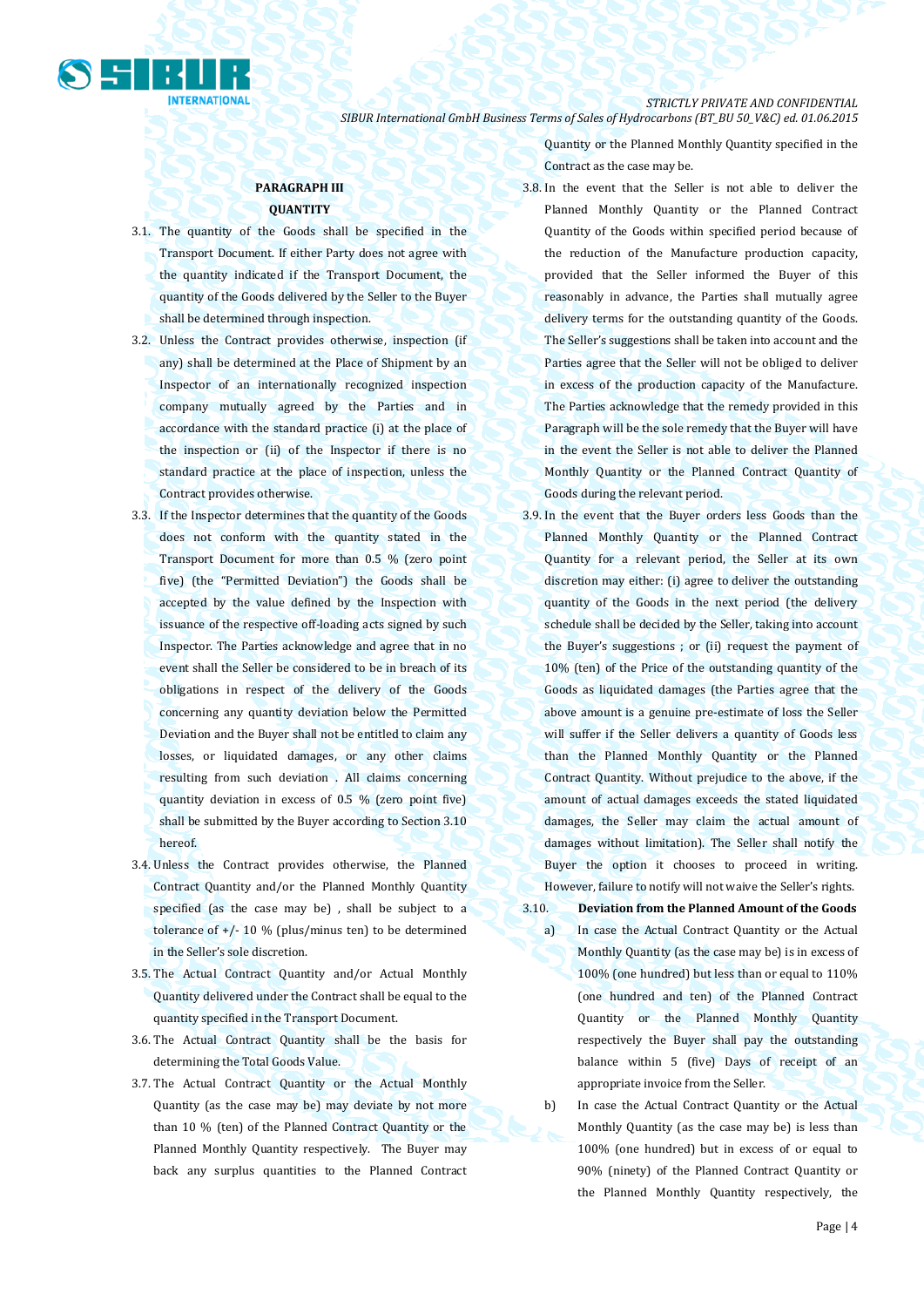

Seller at may, in its own discretion, either: (i) meet the Planned Contract Quantity or the Planned Monthly Quantity (as the case may be) in further Shipments, or (ii) repay to the Buyer the Prepayment paid by the Buyer for the Goods not delivered within 3 (three) Days after the execution of the respective Verification Act (option (ii) is not applicable to post payment of the Goods); or (iii) apply such amount of the Prepayment paid by the Buyer for the Goods not delivered to the further Shipments (if applicable). The Buyer's rights set forth in this Section shall be the Buyer's sole and exclusive remedy for such Shipment, howsoever caused, always excepting fraud, and the Seller shall have no other liability to the Buyer whatsoever.

c) In the event that the Actual Contract Quantity or the Actual Monthly Quantity (as the case may be) is in excess of 110% (one hundred and ten) of the Planned Contract Quantity or the Planned Monthly Quantity respectively, the Buyer may, in its own discretion: (i) return any quantity in excess of 110% (one hundred and ten) of the Planned Contract Quantity or the Planned Monthly Quantity respectively to the Seller at the Seller's expense, or (ii) to retain any Goods quantity in excess of 110% (one hundred and ten) of the Planned Contract Quantity or the Planned Monthly Quantity respectively upon its agreement to pay the Price for the entire quantity taken provided that any of such Buyer's decisions shall be made within 1 (one) Day after Delivery Date of the respective Goods. The payment for such Goods shall be made by the Buyer within 5 (five) Days of the date of the Seller's invoice.

d) In the event that the Actual Contract Quantity or the Actual Monthly Quantity (as the case may be) is less than 90% (ninety) of the Planned Contract Quantity or the Planned Monthly Quantity respectively, the Buyer may require the Seller to pay to the Buyer direct losses incurred by the Buyer , provided that such direct losses are evidenced by sufficient documentation. Such payment shall be made within 7 (seven) Days after the execution of the respective Verification Act by the Parties. The Parties agree that in any case, the maximum amount of direct losses may not exceed 10% (ten) of the Price of the Goods which were not delivered. The Buyer's rights set forth in this Paragraph shall be the Buyer's sole and exclusive remedy for such short delivery, howsoever

caused, always excepting fraud, and the Seller shall have no other liability to the Buyer whatsoever.

- e) In the event that the Actual Contract Quantity or the Actual Monthly Quantity (as the case may be) is in excess of 110% (one hundred and ten) of the Planned Contract Quantity or the Planned Monthly Quantity respectively and the Buyer fails to state its intention to return excess the Goods within the period specified above, the Buyer will be deemed irrevocably to have retained the excess the Goods and will accordingly pay for the excess the Goods retained within 5 (five) Days of the date of the Seller's invoice.
- f) In the event that the Actual Contract Quantity or the Actual Monthly Quantity (as the case may be) is less than 90% (ninety) of the Planned Contract Quantity or the Planned Monthly Quantity respectively and the Buyer fails to state request to compensate within 10 (ten) Days after the Delivery Date, the Buyer will be deemed irrevocably agreed with the Seller's obligation to meet the Planned Contract Quantity or the Planned Monthly Quantity respectively (as the case may be) in further deliveries.

3.10. **Claims**

Unless otherwise specified in the Contract claims if any on quantity of the Goods to be provided by the Buyer to the Seller according to Part II of the General Conditions.

## **PARAGRAPH IV DELIVERY BASIS**

#### 4.1. **General Delivery Terms**

4.1.1. The Seller shall use its reasonable endeavours to dispatch the Goods on the definite date or in any of the Days within the Shipment period (as the case may be), as specified in the Contract, but the time of dispatch shall not be of the essence. The Seller shall notify the Buyer immediately if the time of dispatch for the Goods cannot be met; in such a case the Parties shall re-schedule in good faith.

4.2. Transfer of risk and title

4.2.1. The risk and title to the Goods shall transfer from the Seller to the Buyer at the Delivery Date, unless otherwise provided herein and/or in the Contract. The Parties agree that the transfer of risk of loss or damage, and title to, the Goods is not conditional upon delivery of the Transport Document or any other documentation. Neither the time, method, nor the place of payment, method of transportation, form of Transport Document, manner of consignment nor place of acceptance of the Goods shall alter the foregoing.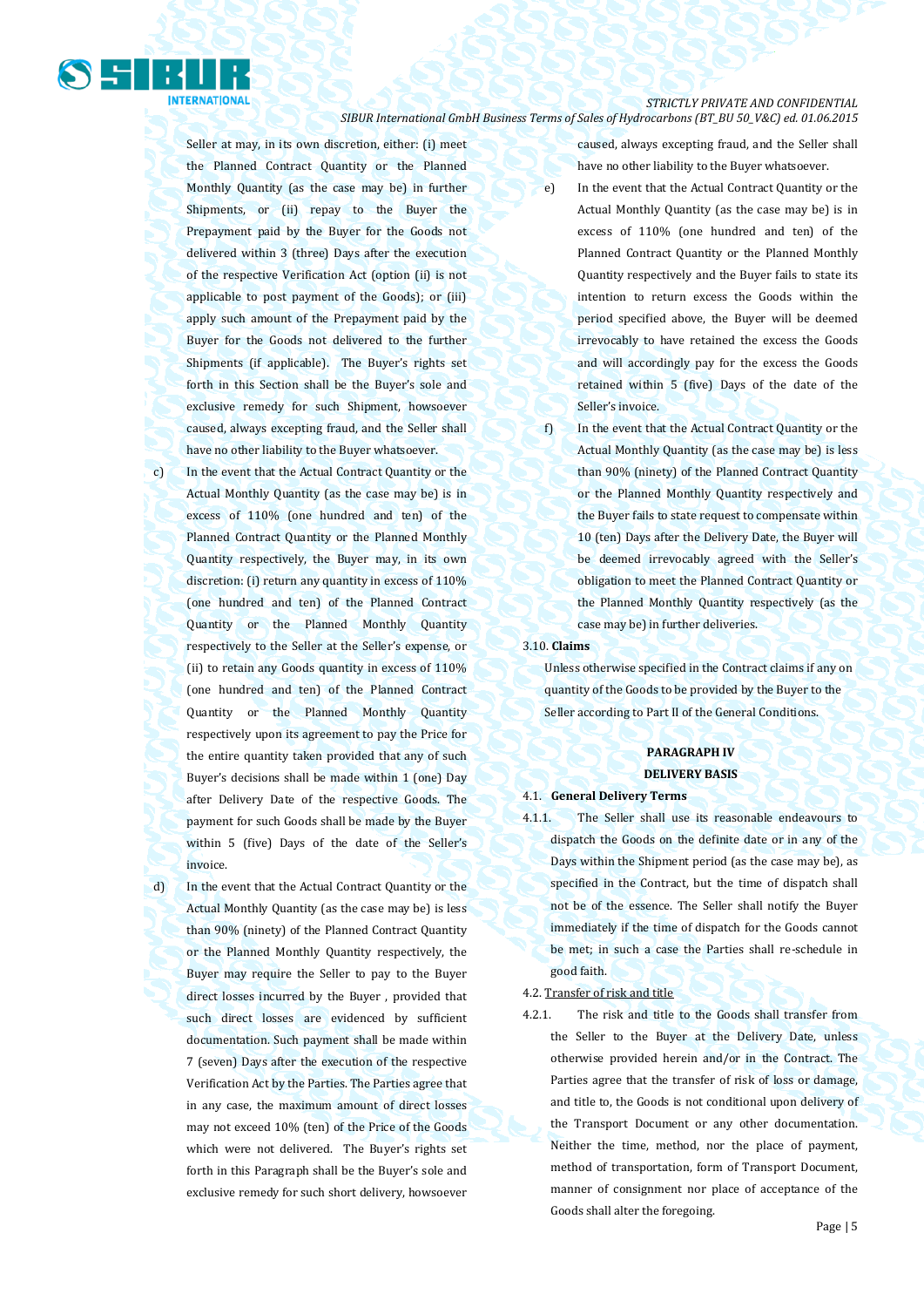## 4.3. The Seller's right to refuse

**INTERNATIONAL** 

- 4.3.1. The Seller may refuse to deliver the Goods at any time if:
	- a) the delivery under an intended or customary route to the Place of Destination becomes impracticable for any reason whatsoever beyond the Seller's control;
	- b) the cost of the delivery to the Place of Destination (including Taxes) and/or insurance, if applicable, has been significantly increased (more than by 20 (twenty)% within 1 (one) month, which at the time of entry into the Contract could not be expected by the Seller ; and/or
	- c) importation of the Goods at the Place of Destination is prohibited under the laws of the country in which such the Goods were produced, or by regulations, rules, directives or guidelines applied by the government of that country or any relevant agency thereof; and/or
	- d) the country, state, territory or region at which the Place of Destination becomes a country affected by the **Sanctions**
	- e) Should the Seller agree to undertake or complete the delivery under an alternative route or at an alternative Place of Destination nominated by the Buyer, and accepted by the Seller (which acceptance shall not be unreasonably withheld), or under changed circumstances as the case may be, the Buyer shall reimburse the Seller for any additional costs and/or expenses incurred by the Seller.

## 4.4. **CIF**

## *This Section 4.4 shall be applied to the Contract providing CIF as delivery basis.*

#### 4.4.1. **Delivery Date**

- a) The Delivery Date shall be the moment when the Goods have been loaded on board of the nominated Vessel by customary means of the loading port at the Place of Shipment which date is set in the Bill of Lading.
- b) For the liquid Goods the Delivery Date shall mean the moment when the Goods passes the flange connection between the delivery hose and the permanent hose connection of the Vessel at the Place of Shipment.

## 4.4.2. **Delivery terms**

a) Indicative dates of arrival. Where the Seller expressly or impliedly provides the Buyer with a date or a range of dates within which a nominated Vessel shall arrive at the Place of Destination. These shall be indicative only, made by the Seller as an honest assessment without guarantee. The Seller

shall not assume any responsibility for the arrival of the Goods at the Place of Destination.

- b) If applicable, the Nomination shall be made in accordance herewith.
- c) Where the Seller expressly or impliedly provides the Buyer with a date or a range of dates within which a nominated Vessel shall arrive at the unloading port these shall be indicative only, made by the Seller as an honest assessment without guarantee. The Seller shall not assume any responsibility for the delivery of the Goods at the unloading port in the indicated period.
- d) Immediately upon, but not later than one Day from the receipt of the Seller's Nomination, the Buyer shall provide the Seller with the following information:
	- full written instructions regarding the particulars for the Bills of Lading (consignee, contact details and address of the authorized person);
	- other information necessary for the delivery and reasonably required by the Seller (number of the copies, addresses, etc.);
	- other information which may be required or at the Place of Shipment, Place of Destination and/or by the Seller.
- e) The Seller shall have the right to issue its own instructions if the Buyer fails to provide such instructions and/or information required by this Paragraph. Any delays or time lost caused by any failure of the Buyer to comply with this Paragraph shall count as laytime or time on demurrage.

#### 4.4.3. **Charterparty Conditions**

The Seller may arrange transportation under the Bill of Lading which incorporates charterparty conditions normally in use for Vessels. Without prejudice to the generality of the foregoing, such conditions shall be deemed to include:

- i. the provision that the Goods shall be unloaded from the Vessel at the Buyer's expense unless the Seller informed the Buyer reasonably in advance that the Seller bears the unloading costs; and
- ii. the provision that where, at any time after loading, but before the commencement of unloading:

 importation of the Goods at the Place of Destination is prohibited under the laws of the country in which such the Goods were produced, or by regulations, rules, directives or guidelines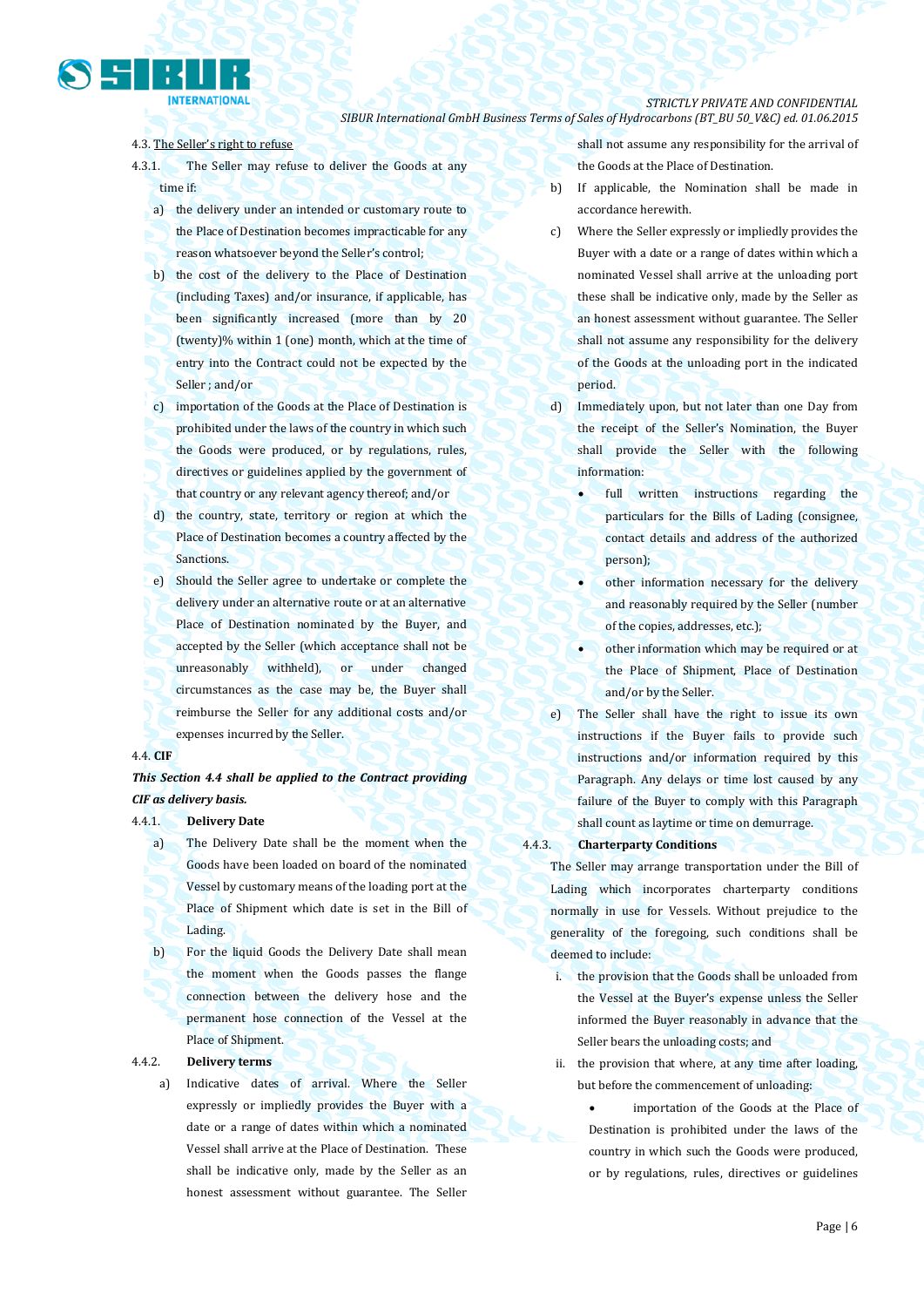

applied by the government of that country or any relevant agency thereof; and/or

 the country, state, territory or region at which the Place of Destination becomes an embargoed country,

the Goods shall be unloaded at an alternative safe port nominated by the Buyer that is not subject to any such prohibition and that is acceptable to the Seller (which acceptance shall not be unreasonably withheld) and the Buyer shall bear all and any costs (if any) involved in the Vessel's reaching such alternative Place of Destination and/or in the unloading of the Shipment at such place.

#### 4.4.4. **Licenses and clearances**

Where necessary, the Seller shall provide the Buyer with reasonable support in acquisition of all appropriate licenses and clearances for the unloading of the Goods; provided that the Buyer shall reimburse the Seller's costs and expenses arising out of or in connection with such support.

## 4.4.5. **Taxes prior to delivery**

All taxes, customs and other duties and fees incurred as a result of the conclusion and execution of the Contract which are levied on the Goods prior to delivery or required for the dispatch of the Goods outside the customs territory of the Russian Federation will be paid by the Seller.

#### 4.4.6. **Taxes after delivery**

Unless otherwise expressly agreed by the Parties in the Contract, the Buyer shall pay all taxes, customs and other duties and fees incurred as a result of or in connection with the conclusion and execution of the Contract if any, after delivery.

#### 4.5. **FOB**

## *This Section 4.5 shall be applied to the Contract providing FOB as delivery basis.*

#### 4.5.1. **Delivery Date**

- a) The Delivery Date shall mean the moment when the Goods have been loaded on board of the nominated Vessel by customary means of the loading port at the Place of Shipment which date is set in the Bill of Lading.
- b) For the liquid Goods the Delivery Date shall mean the moment when the Goods passes the flange connection between the delivery hose and the permanent hose connection of the Vessel at the Place of Shipment.
- 4.5.2. **Delivery terms**
- a) The unloading of the Goods is the Buyer's sole responsibility and shall not prejudice completed delivery of the Goods by the Seller.
- b) The time required by the Vessel to clean the tanks or otherwise prepare the Vessel for the loading of the Goods or start the transportation shall not be included in the laytime.
- c) The Buyer provides the Seller with full and timely information about the Vessel and the Place of Destination, including but not limited to the required documents, the mode of operation. The named information is to be provided to the Seller via facsimile or by other means agreed upon by the Parties, at least 5 (five) Business Days prior to each scheduled Date of shipment of the Goods by the Seller.
	- The information must include:
	- i. the name of the Place of Destination (loading port).
	- ii. the identity of the expected arrival terminal(s) at loading port.
	- iii. the name of the Vessel and Vessel's Master contact information.
	- iv. any other information requested by the Seller.
- d) Should the Buyer fail to timely submit the named information, the Seller is not required to initiate the transportation and delivery of the Goods, which will not constitute a waiver of the Buyer's breach of Contract. Any delays in delivery of the Goods which result from inaccuracies of provided information will be on the account of the Buyer and shall not be viewed as breach of the Contract by the Seller.
- e) The Nomination, if applicable, shall be made in accordance herewith.

The information on the Vessel to be submitted by the Buyer shall include:

- i. name of the Vessel, date built, flag;
- ii. position at 10:00 gmt on the date of Nomination and ETA loadport;
- iii. deadweight;
- iv. draft;
- v. length and width;
- vi. ballast type;
- vii. type of hull;
- viii. cp speed;
- ix. three previous cargoes;
- x. demurrage rate;
- xi. Vessel's approvals;
- xii. ship's agents loadport; and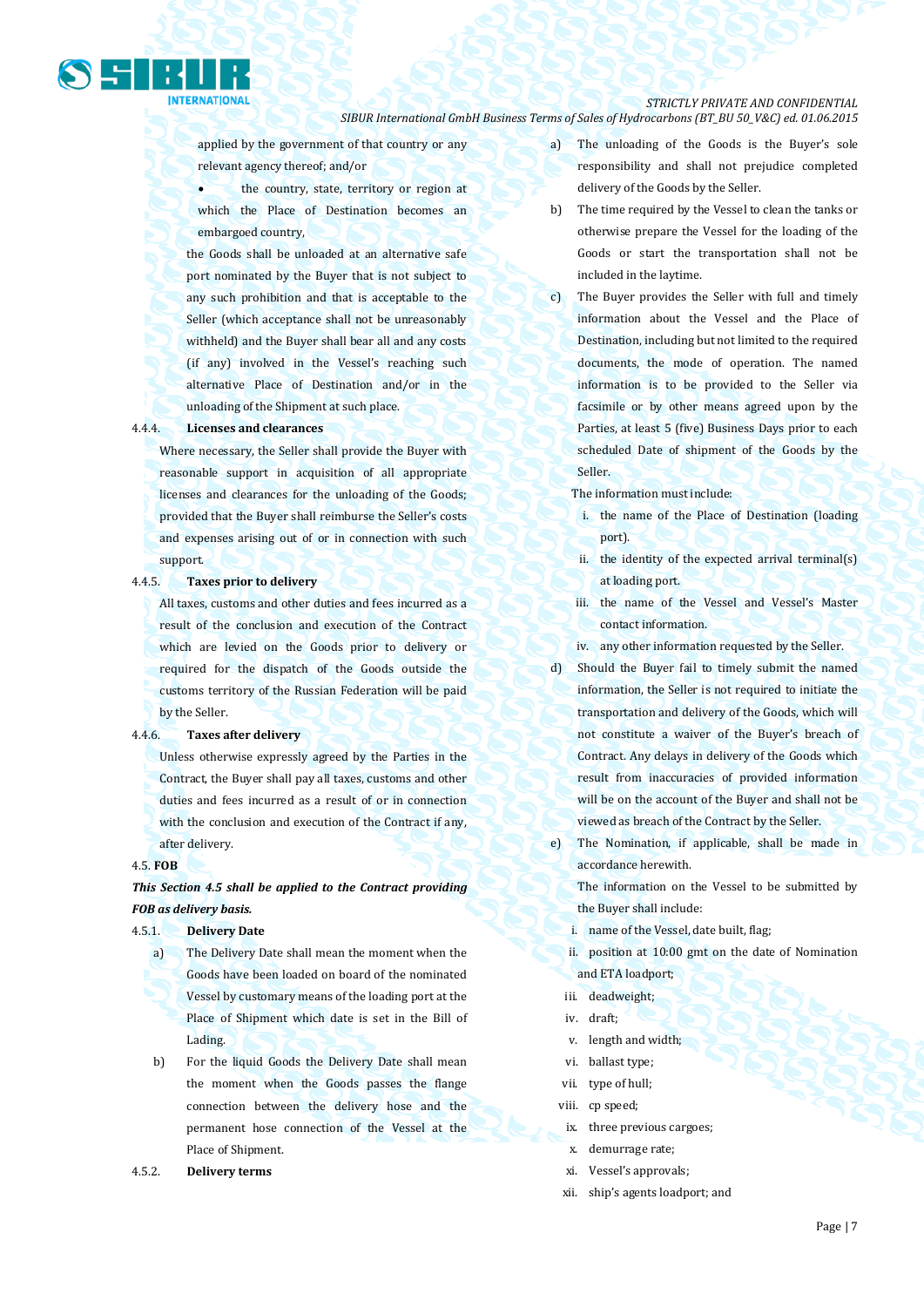## *STRICTLY PRIVATE AND CONFIDENTIAL*

- *SIBUR International GmbH Business Terms of Sales of Hydrocarbons (BT\_BU 50\_V&C) ed. 01.06.2015*
- xiii. details of any other cargo on board and conditions of segregation

The substitution of the nominated Vessel shall be subject to acceptance by the Seller and loading terminal.

## 4.5.3. **Notice of Readiness (NOR)**

- a) The Buyer shall arrange for the Master of the Vessel loaded under the Contract to advise telegraphically to Seller's local representative about the following notices within the limits specified:
	- i. At least 72 (seventy-two) hours before arrival to advise ETA.
	- ii. At least 48 (forty-eight) hours before arrival to confirm or amend ETA.
	- iii. At least 24 (twenty-four) hours before arrival to confirm or amend ETA.
- iv. On arrival to advise the exact time of arrival.
- b) Upon arrival of the Vessel at the customary anchorage of the Place of Destination, the Master of the Vessel or his local representative shall give Seller's local representative a written NOR evidencing the Vessel's readiness to load the Goods. Such NOR shall not be given until the Vessel has clean tanks ready for loading and has received all clearances required by Customs and/or other local government authorities.
- c) The Buyer shall ensure that the Vessel and its Master shall comply with the rules and regulations at Place of Destination. All damage which may occur to the Vessel, port infrastructure, surroundings and people for the reason of such non-compliance shall be on account of the Buyer alone.
- d) If the Vessel tenders NOR at the Place of Destination before the first Day of the loading date-range allocated to that Vessel, it can be given a loading berth as soon as possible but without commitment or obligation by the Seller to load immediately and laytime shall begin on commencement of loading or at 06:00 hours a.m. local time on the first Day of the loading date-range, whichever occurs first.
- e) If the Vessel tenders NOR after the loading date-range as well as if the Vessel is not ready (not suitable) for loading of the Goods, the Seller shall not be obligated to load the Goods which should have been loaded on such Vessel unless the Seller specifically agrees to do so, in which case laytime shall begin when Vessel is all fast at berth.
- f) In case the Vessel has not arrived at the port within the agreed delivery range, as well as if the Vessel is not ready (not suitable) for loading of the Goods but the

Seller agrees to deliver the Goods, laytime shall commence when Vessel is all fast at berth.

- g) If the Buyer fails to submit notifications and NOR when due, the Seller shall not be responsible for any eventual demurrage at loading port.
- h) The Parties shall obtain any licenses, permits and documents which are necessary for successful import and export clearance of the Goods.
- i) Export permits shall be timely obtained by the Seller.
- j) Import permits shall be timely obtained by the Buyer.

k) All delays for the reason of absence of custom clearance shall be at the expense of the liable Party.

## 4.5.4. **Taxes prior to delivery**

All taxes, customs and other duties and fees incurred as a result of the conclusion and execution of the Contract which are levied on the Goods prior to delivery or required for the dispatch of the Goods outside the customs territory of the Russian Federation will be paid by the Seller.

#### 4.5.5. **Taxes after delivery**

Unless otherwise expressly agreed by the Parties in the Contract, all taxes, customs and other duties and fees incurred as a result of or in connection with the conclusion and execution of the contract if any, after delivery will be paid by the Buyer.

## 4.5.6. **Deadfreight**

Only deadfreight through the Seller's fault will be compensated by the Seller. If the Buyer requires the Seller to compensate for the deadfreight it shall provide the Seller with a relevant claim accompanied by all documents substantiating the Buyer's costs and expenses. Only reasonable deadfreight will be compensated.

#### 4.6. **CFR**

## *This Section 4.6 shall be applied to the Contract providing CFR as delivery basis.*

- 4.6.1. **Delivery Date**
	- a) The Delivery Date shall be the moment when the Goods have been loaded on board of the nominated Vessel by customary means of the loading port at the Place of Shipment which date is set in the Bill of Lading.
	- b) For the liquid Goods the Delivery Date shall mean the moment when the Goods passes the flange connection between the delivery hose and the permanent hose connection of the Vessel at the Place of Shipment.
	- c) The unloading of the Goods is the Buyer's sole responsibility and shall not prejudice completed delivery of the Goods by the Seller.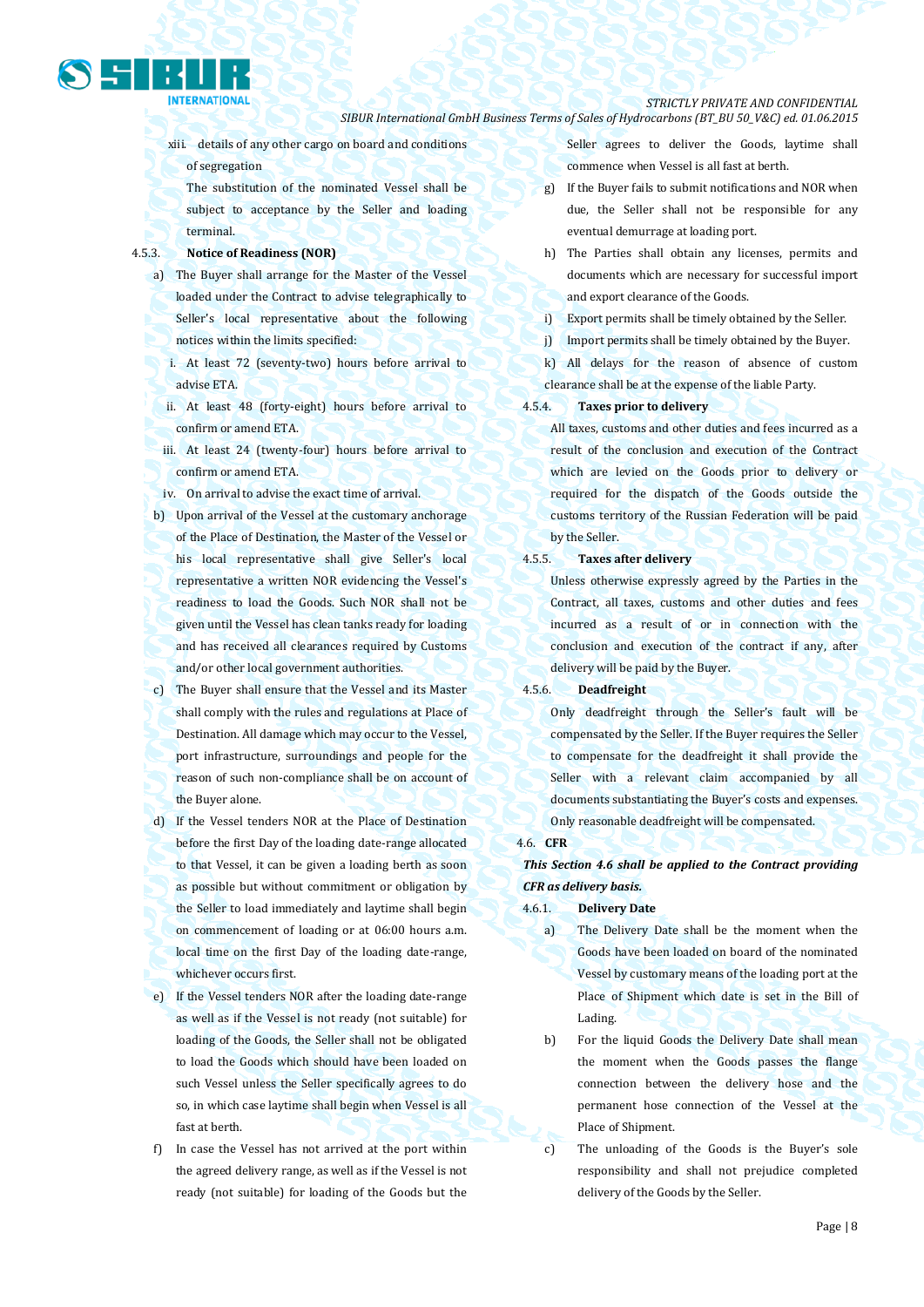# **INTERNATIONAL**

*STRICTLY PRIVATE AND CONFIDENTIAL SIBUR International GmbH Business Terms of Sales of Hydrocarbons (BT\_BU 50\_V&C) ed. 01.06.2015*

## 4.6.2. **Delivery terms**

- a) The Buyer shall provide the Seller with full and timely information about the unloading port. The Buyer shall provide such information, along with the Buyer's documentary instructions, to the Seller via facsimile or by other means agreed upon by the Parties, at least 5 (five) Business Days prior to each scheduled Shipment Date of the Goods by the Seller. The information must include:
- i. the name of the unloading port;
- ii. all instructions regarding customary documentation which may be required at the unloading port;
- iii. the identity of the terminal(s) at unloading port with instruction to enable the Vessel to prepare and submit necessary information to the customs or border authorities;and
- iv. any other information requested by the Seller.

Should the Buyer fail to timely submit such information, the Seller shall not be required to initiate the transportation and delivery of the Goods, which will not constitute a waiver of the Buyer's breach of Contract. Any delays in delivery of the Goods which result from inaccuracies of information provided are deemed to be the sole fault of the Buyer.

b) Where the Seller expressly or impliedly provides the Buyer with a date or a range of dates within which the respective Shipment shall arrive at the unloading port these shall be indicative only, made by the Seller as an honest assessment without guarantee. The Seller shall not assume any responsibility for the delivery of the Goods at the unloading port in indicated period.

## 4.6.3. **Licences and clearances**

a) The Parties shall obtain any licences, permits and documents which are necessary for successful import and export clearance of the Goods.

b) The Seller shall timely obtain export permits.

c) The Buyer shall timely obtain import permits.

d) All delays due to absence of custom clearance shall be at the expense of the liable Party.

#### 4.6.4. **Taxes prior to delivery**

All taxes, customs and other duties and fees incurred as a result of entry into the Contract which are levied on the Goods prior to delivery or required for the dispatch of the Goods outside the customs territory of the Russian Federation will be paid by the Seller.

## 4.6.5. **Taxes after delivery**

Unless otherwise expressly agreed by the Parties in the Contract, all taxes, customs and other duties and fees incurred as a result of or in connection with the conclusion and execution of the Contract if any, after delivery will be paid by the Buyer.

## **PARAGRAPH V TRANSPORTATION**

#### **5.1. General conditions of transportation**

a) Transport Document hereunder and the Contract shall be the Bill of Lading (or "B/L" or "BL" or "BOL").

- b) Delivery of the Goods shall be immediately followed and witnessed by presentation by the Seller to the Buyer or Carrier, or the Buyer's representative of a valid Transport Document. Such document shall be signed and marked by the Seller and Carrier at the place of loading and shall be deemed conclusive proof of delivery by the Seller.
- c) The Buyer warrants that the Place of Destination is (i) reachable by the agreed means of Transport and (ii) suitable and equipped, if necessary, for unloading of the Goods.

#### **5.2. Special conditions of transportation**

- 5.2.1. Where the Seller expressly or impliedly provides the Buyer with a range of dates within an agreed period of arrival of the Vessel at the Place of Destination, the delivery of the Goods may be performed on any of the dates provided.
- 5.2.2 On the next Day after dispatch of the Goods the Seller shall provide the Buyer with all information necessary for unloading of the Goods:
	- a) the Contract reference number.
	- b) the name of arriving Vessel, from which the Goods must be unloaded.
	- c) description of the Goods and their Bill of Lading quantity.
	- d) estimated Time of Arrival and date of Bill of Lading.

e) number of copies of Bill of Lading; and

f) details of any other cargo on board of the Vessel, if it can have any influence on unloading of the Goods process.

5.2.3 Where the Buyer charters the Vessel, the Buyer shall ensure the Vessel's fitness and cleanliness is satisfactory for delivery of the Goods in time and without affecting their quality. The cleanliness shall be evidenced by an appropriate certificate issued by Saybolt, SGS or other reliable body. However, it does not preclude the Seller to conduct an inspection of the Vessel and suspend the Goods' loading if there are reasonable doubts in the Vessel's condition. In this case the Parties shall promptly initiate an independent inspection, splitting relevant costs evenly. If the Vessel is found unsatisfactory, the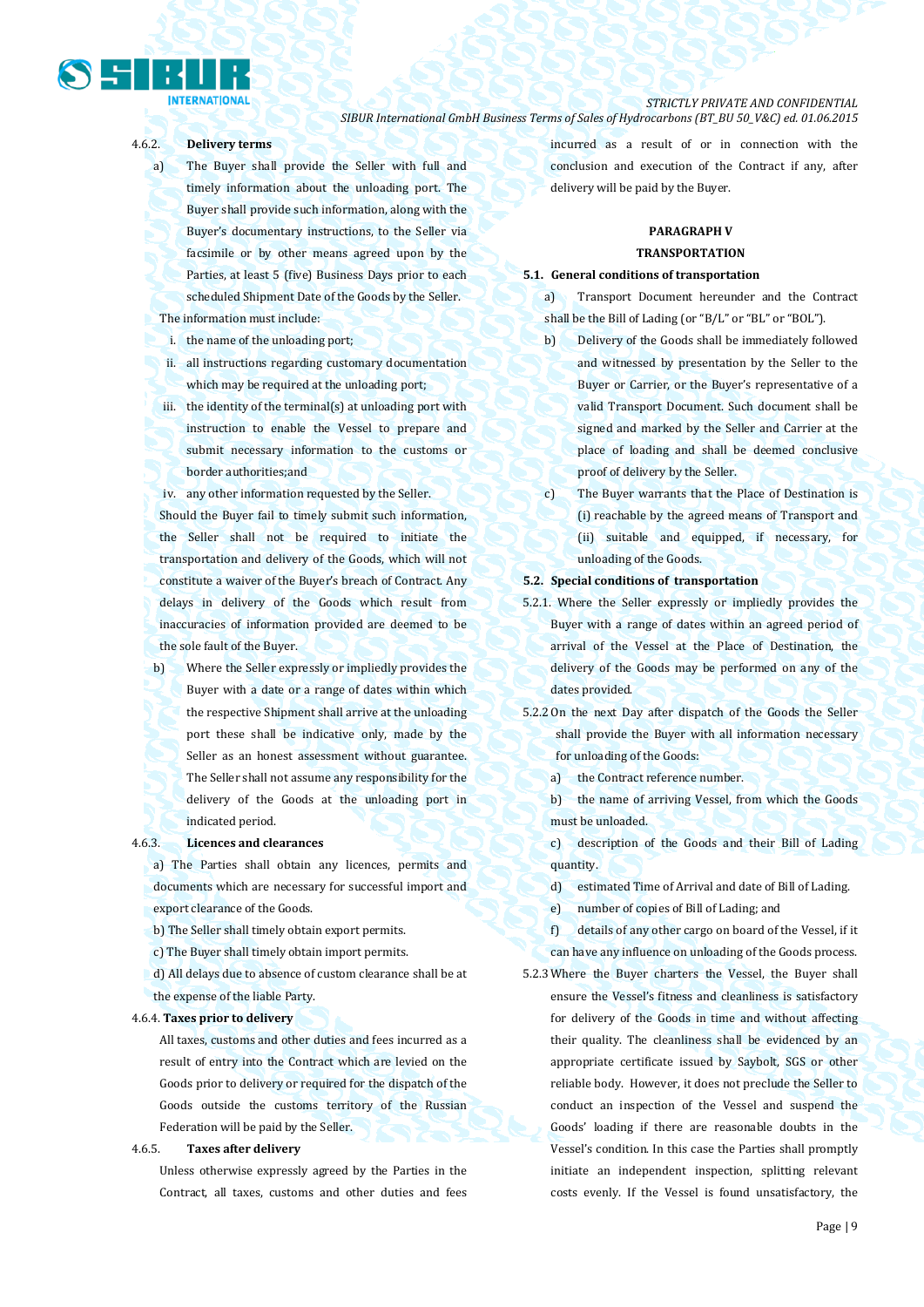

Buyer may either: (i) clean the Vessel or (ii) substitute the Vessel with a satisfactory one or (iii) request to proceed with loading taking all risks related to adverse effect on the Goods. Option (iii) is allowed only upon the Seller's consent. Any related costs and expenses shall be borne by the Buyer or compensated in full by the Buyer to the Seller, including, without limitations, the Seller's costs and expenses related to delay in the delivery of the Goods.

5.2.4 The Buyer warrants that:

a) the unloading port and unloading terminal, indicated as the Place of Destination, shall comply and shall remain fully compliant with the requirements of the ISPS Code;

b) the Buyer shall provide a safe port and safe berth for the Vessel and the Vessel shall when fully laden be able to safely reach, lie at, unload the Goods at and depart from the unloading terminal, always safely afloat, free from air draft and other physical restrictions and without causing damage to the unloading terminal, rivers, canals, shores, berths, docks, jetties, surroundings, environment and people.

5.2.5 The Buyer shall be liable for and shall indemnify the Seller in respect of any loss or damage, including but not limited to any liability for damage to the Vessel, the berth, terminal, rivers, canals, shores, berths, docks, jetties, surroundings, environment and people, additional freight costs or any deviation costs or any demurrage or detention, or expenses arising out of and in relation to any failure of the Buyer to comply with Section 5.2.4. Any costs or expenses arising out of or related to security regulations or measures required at the Place of Destination by the unloading port or facility or any relevant authority in accordance with the ISPS Code, if applicable, (including but not limited to, security guards, launch services, tug escorts, port security fees or Taxes and inspections;) and any delays caused by any additional or special security measures, inspections or other action required at the Place of Destination by the unloading port or facility or any relevant authority as a result of the nominated Vessel's previous ports of call, shall be borne by the Buyer and such time shall count as laytime or time on demurrage.

## 5.2.6 Nomination

a) The Party chartering the Vessel shall not later than 5 (five) Days prior to the first Day of the laytime at loading port, nominate for the other Party's acceptance (and such acceptance not to be unreasonably withheld) the Vessel which is to be loaded with the Goods for each scheduled Shipment (the "Nomination").

b) The Nomination shall include:

(i) the Contract reference number;

(ii) the name of the Vessel on which the Goods will be loaded;

(iii) a description of the Goods and approximate quantity or the Bill of Lading quantity (if available); (iv) ETA of the Vessel;

(v) the Vessel(s) loading laytime;

(vi) details of any other cargo on board or to be loaded on board if loading a part of cargo;

(vii) details of the last 3 (three) cargoes of the Vessel and such cargoes shall be of a nature, which are unlikely to have an adverse effect on the quality of the Goods; and

(viii) details of the agent at the Place of Destination (if available).

c) The acceptance or reasonable rejection of the Vessel shall be advised by the consenting Party as soon as possible, however not later than 12 (twelve) hours upon receipt of such Nomination.

d) Unless otherwise specified herein, the nominating Party may substitute any Vessel named in the Nomination not later than 5 (five) Days prior to the first Day of the ETA at the loading port. Such substitution shall always be subject to the requirements that a Vessel of a similar size be provided and that the quantity to be loaded shall not, without prior written consent of the other Party, differ by more than the Permitted deviation from the quantity of the Goods as provided in the Paragraph 3.3. hereof from the quantity specified in the Nomination. Where a Vessel is substituted, the nominating Party shall send to other Party a revised Nomination in the form set out above.

#### 5.2.7 NOR

Upon arrival of the Vessel at the Place of Destination (the unloading port or customary anchorage or area or such other place as the Vessel may be ordered to await unload) or other closest possible point to the Place of Destination, the Vessel shall tender its notice of readiness (NOR).The Buyer is obliged to ensure his timely presence at the Place of Destination at the Delivery Date for unloading of the Goods.

The Buyer's (or the Buyer's representative / agent's) absence at the Place of Destination shall not prejudice the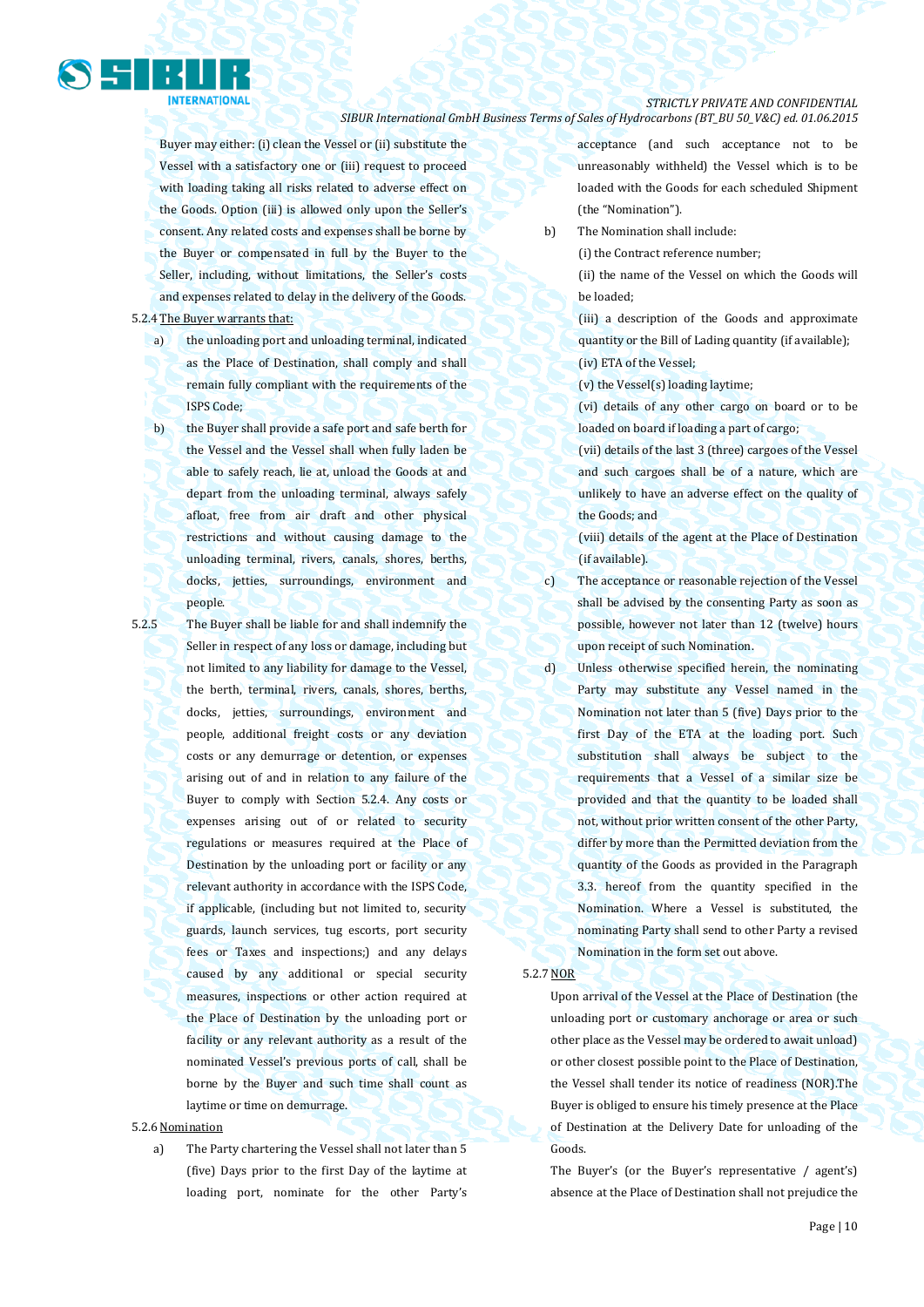fact that the Seller had successfully performed delivery of the Goods for the purpose of the Contract.

#### 5.2.8 Charterparty Conditions

- The Seller may arrange transportation under Bills of Lading which incorporate charterparty conditions normally in use for Vessels. Without prejudice to the generality of the foregoing, such conditions shall be deemed to include the provision that where, at any time after loading but before the commencement of the unloading:
- a) importation of the Goods at the unloading port is prohibited under the laws of the country in which such Goods were produced, or by regulations, rules, directives or guidelines applied by the government of that country or any relevant agency thereof; and/or
- b) the country, state, territory or region at which the Place of Destination becomes a country affected by the Sanctions,
- the Goods shall be unloaded at an alternative safe port nominated by the Buyer that is not subject to any such prohibition and that is acceptable to the Seller (which acceptance shall not be unreasonably withheld). In any case such alternative port of unloading shall be deemed to be the Place of Destination and all and any costs (if any) involved in the Vessel's reaching such alternative Place of Destination shall be for the Buyer's account.

## 5.2.9 The Buyer's Right to Require

Where the Buyer, by written instruction to the Seller, requests that the Vessel:

a) co-mingles different grades of the Goods belonging to the Buyer; and/or

b) otherwise breaches the Vessel's natural segregation; and/or

c) dopes the Goods by introducing additives after loading; and/or

d) adds dye to the Goods after loading; and/or

e) performs on board blending of the Goods; and/or

f) carries additives/dye in drums on deck; and/or

g) carries out such other cargo operation as the Buyer may reasonably require and always providing that the Vessel is capable of performing such operations and that such operations are within the scope of the charterparty conditions or otherwise agreed by the Vessel's owners; then the Buyer shall indemnify and hold the Seller harmless against any liability, loss, damage, delay or expense that the Seller may sustain by reason of complying with the Buyer's request. The indemnity given by the Buyer to the Seller shall be no less in scope than the indemnity required by the Vessel's owners to comply with the Buyer's request.

5.2.10 The Seller's Right to Refuse

The Seller reserves the right to refuse at any time:

- a) to direct any Vessel to undertake or to complete the voyage to the Place of Destination if such Vessel is required in the performance of the Contract, in the Seller's opinion, to risk its safety or to risk ice damage, or to transit or to proceed or to remain in waters where there is war (whether declared or not), terrorism, piracy or threat thereof; or
- b) to direct the Vessel to undertake the voyage to the intended Place of Destination if such Vessel is required in the performance of the Contract to transit waters, which in the Seller's reasonable opinion, would involve abnormal delay; or
- c) to undertake any activity in furtherance of the voyage which in the opinion of the Vessel's master could place the Vessel, its cargo or crew at risk.

If the Seller agrees to direct the Vessel to undertake or to complete a voyage as referred to in this Paragraph, the Buyer undertakes to reimburse the Seller, in addition to the Total Goods Value payable under the Contract, for all costs incurred by the Seller in respect of any additional, freight, demurrage, insurance premium and any other sums that the Seller may be required to pay to the Vessel's owner including but not limited to any sums in respect of any amounts deductible under such owners' insurance and any other costs and/or expenses incurred by the Seller.

### 5.2.11 Ice clause

a) In case of ice at the Place of Destination or on the voyage to the Place of Destination which directly prevents or hinders safe navigation, the Vessel may only follow a path cut by ice breakers, provided that the master considers such navigation safe. Under no circumstances will the Vessel be obliged to force a path through the ice. If required, the Buyer shall, at its own expense, place icebreakers at the Vessel's disposal.

b) The Buyer shall reimburse the Seller for:

i. any additional insurance premium incurred;

ii.the cost of any ice damage incurred less any sum which is recovered under the applicable insurance policy or policies; and

iii. any charter hire paid by the Seller for the period of repair necessitated by ice damage, including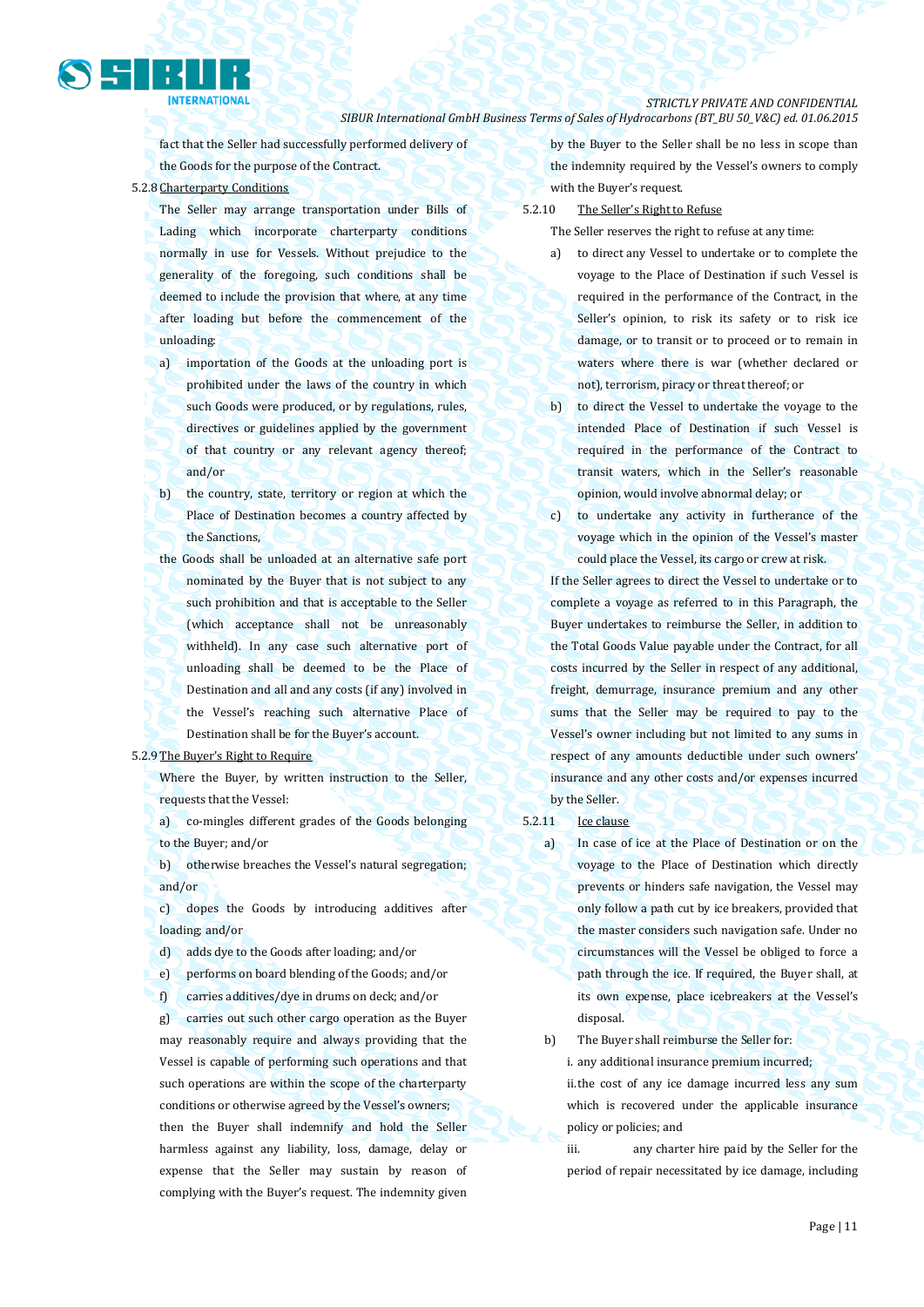

hire paid by the Seller for the Vessel's deviation to the repair yard.

c) In the event that the Place of Destination is inaccessible due to ice, or in the event that the master deems the Vessel to be at risk of being unable to leave the Place of Destination due to ice, the Vessel will proceed to the nearest ice-free position and request revised orders. Immediately upon receipt of such request, the Buyer shall nominate an alternative ice-free and accessible port or facilities for receiving the Goods, provided that if the Place of Destination is a loading port then such an alternative ice-free and accessible port or facilities shall be agreed with the Seller. Any additional freight, expenses, demurrage and/or dues incurred as a result of such revised orders shall be for the account of the Buyer.

**5.3 Special conditions of transportation in sea Container(s)**

*This Section 5.3. shall be applied when the Contract specifies delivery in sea Container(s).*

- a) The period of free use and payment for excess use of Container(s) in port of unloading shall be according to the applicable rules of the forwarder's agent/Container owner or customary at the Place of Destination.
- b) In the event a Container is damaged while it is in possession of the Buyer or the Buyer's counterparties, the Buyer shall promptly inform the Seller thereof and within 30 (thirty) days after the Seller's request pay to the Seller the documented repair costs in full, including, without limitation, expenses incurred in transporting the Container to the place of repair and for the surveyor's services. If the owner of the Container (or the forwarder agent, if authorized) decides that the repair of the Container is impossible or not reasonable as a result of the damage incurred, the Container is considered to be lost. In that event the Buyer shall pay the Seller the amount equivalent to the value of a corresponding container of the same size and type of the Container, which shall not be less than the cost of the Container, as set by the owner.
- c) The assessment of damage to the Container during the period of use by the Buyer shall be done by the Seller or an expert engaged by the Seller or by the owner or by the expert engaged by the owner. The expert costs are born by the Seller or the owner. Upon the results of the assessment the expert shall

prepare a report based on which the owner of the Container shall resolve on the feasibility of the Container's repair. The expert costs shall be paid in full by the Buyer to the Seller.

- d) The Buyer shall return the Container in accordance with the Seller's written instructions as soon as possible following the completion of the transportation and in any event within the free use period stated in the customary rules at the Place of Destination. The Container is to be freed from all particles of the cargo and material used for the Goods separation.
- e) Should the Buyer fail to return the empty and clean Container to the forwarder (or the forwarding agent) within the free use period, such Container is considered to be lost. In that event the Buyer shall pay the Seller the amount equivalent to the value of a corresponding container of the same size and type of the Container, which shall not be less than the cost of the Container, as set by the owner.
- f) Should the Buyer fail to return the Container within the free use period, the Seller is entitled at its own discretion: (i) to claim the cost of the lost Container; or (ii) extend the return period and charge 35 (thirty five) USD for each Day of use beyond the free use period or such higher rate as may be applicable to the forwarder's agent/Container owner or customary at the Place of Destination. In the event the Container is lost or deemed to be lost (as described in this Paragraph 6.3. hereof), the charge for the use beyond the free use period shall be calculated until the date of payment of the cost of the lost Container.
- **g)** The Buyer shall provide the Seller with full written instructions regarding the particulars for the Bill of Lading including consignee, contact details and address of the authorized person of the consignee, other information necessary for the delivery and reasonably required by the Seller, number of the copies, addresses, etc. and such other information which may be required at the Place of Shipment, Place of Destination and/or by the Seller. The Seller shall have the right to issue its own instructions if the Buyer fails to provide the Seller with the instructions and/or information required by this Paragraph.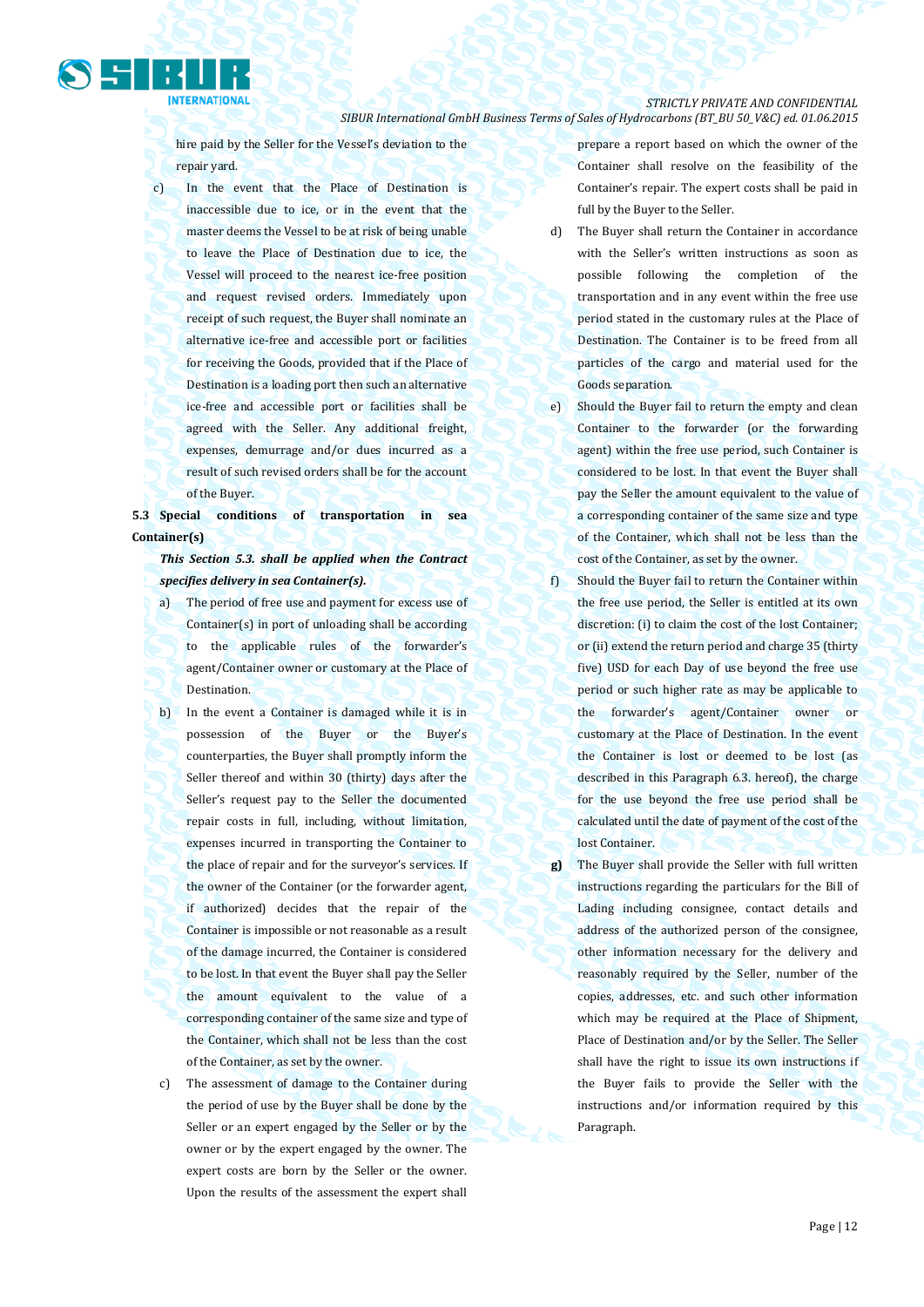

## *STRICTLY PRIVATE AND CONFIDENTIAL*

*SIBUR International GmbH Business Terms of Sales of Hydrocarbons (BT\_BU 50\_V&C) ed. 01.06.2015*

## **PARAGRAPH VI**

## **SHIPMENT PERIOD**

- 6.1. The Shipment Date shall be specified in the Transport Document.
- 6.2. (i) If the Parties agree that the Shipment period shall be any month of a year without indication of the dates, and
	- (ii) within 10 (ten) days prior to the last Day of such month the dates of dispatch are not agreed by the Parties,
	- the Seller shall be entitled not to deliver the respective Shipment and/or sell such Shipment to any third party and shall not be liable to the Buyer for such non-delivery or for any losses and expenses incurred by the Buyer. If the Seller decides to sell the respective Shipment to any third party the Buyer shall reimburse to the Seller all expenses arising out and/or in connection with such sales.

#### **6.3. Transportation information**

- a) If the Goods' transportation is arranged by the Seller, the Buyer shall submit to the Seller the Transportation information required for the transportation and delivery of the Goods via facsimile, or by other means agreed upon by the Parties at least 5 (five) Business Days before the first Day of laytime of each Shipment.
- b) The Transportation information shall include:
	- all instructions regarding customary documentation which may be required at the Place of Destination;
	- the identity of the terminal(s) at the Place of Destination, with instructions to enable the Carrier to prepare and submit necessary information to the customs or border authorities; and
	- any other documents requested by the Seller.
- c) Should the Buyer fail to timely submit the Transportation information, the Seller may, at its sole discretion elect to extend the time for delivery of the Goods which, if so extended, will not constitute a waiver of the Buyer's breach of the Contract.
- d) The Seller shall send to the Buyer the details of the dispatched Shipment via facsimile or by other means agreed upon by the Parties within 5 (five) Business Days after dispatch of the Goods. The details of the dispatched Shipment shall include: Vessel name, the Goods quantity and ETA at the Place of Shipment or the Place of Destination (whichever is applicable).
- e) Any delays in loading the Goods at the Place of Shipment (including where the Seller is entitled to delay delivery of the Goods) or in unloading the Goods at the Place of Destination caused by the Buyer's failure to provide any necessary Transportation

information, or as a result of omissions or inaccuracies in the Transportation information provided, will be for the Buyer's account. The Buyer shall indemnify the Seller for all costs, losses and damages, including, but not limited to, demurrage and/or detention incurred by the Seller as a result thereof.

## **PARAGRAPH VII**

## **LAYTIME**

- 7.1. The time allowed to the Buyer for the loading or unloading of the Goods deliverable under the Contract shall be as set out in the Contract.
- 7.2. If the amount of laytime permitted is not set out in the Contract, laytime shall be 24 (twenty four) hours or such a lesser period as may be specified in the relevant charterparty and/or the agreement with the Carrier, unless otherwise expressly mutually agreed by the Parties in writing. Sundays and Holidays shall be included unless unloading on the Sunday or Holiday in question is prohibited by Law or regulation or custom at the unloading terminal. Laytime shall commence: 6 (six) hours after NOR has been tendered (berth or no berth); or when the Vessel is all fast at the berth; whichever is the earlier.
- 7.3. The Buyer may not refuse to certify receipt of the notice and if it does so, the time of arrival shall be determined according to the Carrier's records. The Buyer shall pay in full any expenses and costs of the Carrier and/or the Seller related to the Buyer's refusal to certify anysuch notice.
- 7.4. For the purpose of calculating laytime, loading and unloading of the Goods shall be deemed to have been completed upon disconnection of the discharging hoses or the loading/unloading of the last portion of the Goods.

## **PARAGRAPH VIII DEMURRAGE**

8.1. If the Goods are not loaded or unloaded (whichever is applicable) by the Party required to load or unload the Goods (whichever is applicable) within the time allowed in accordance with the laytime provisions of the Contract, such Party shall pay to the other Party demurrage in respect of the excess time at the rate set out in the Contract. Unless the Contract provides otherwise, no Force Majeure Event shall affect the running of the laytime or vary or excuse the obligation to pay demurrage. The Party required to load or unload the Goods shall indemnify the other Party for all demurrage costs resulting from delay in loading or unloading of the Goods by the Party required to load or unload the Goods.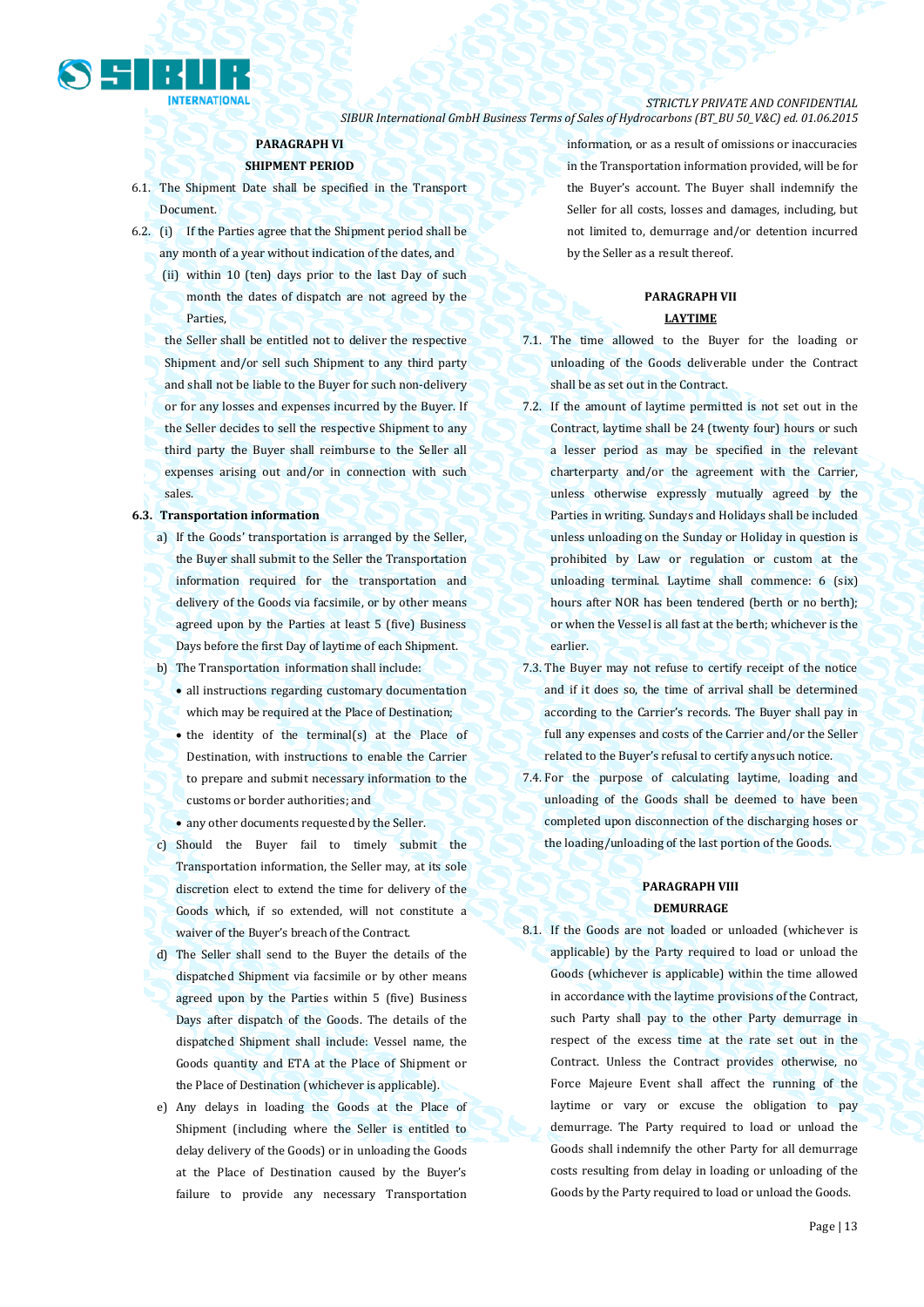

- 8.2. Where no demurrage rate has been provided in the Contract, the demurrage rate shall be as set out in the relevant agreement with the Carrier and/or the terms and conditions of the charter party (as the case may be), if neither the agreement nor the terms and conditions of the charter party specifies a demurrage rate, the rate shall be the market rate for the applicable means of Transport on the date of the completion of loading/unloading as shall be assessed by a mutually agreed independent broker. In the event that the Parties do not agree on a mutually acceptable broker, then each Party will appoint an independent broker and the two so appointed will appoint a third. The assessment that is the furthest away from the median will be discounted and the applicable demurrage rate will be the average of the two remaining assessments.
- 8.3. Unless the Contract provides otherwise, demurrage claims must be addressed to the other Party with complete supporting documentation within 9 (nine) months after the Delivery Date; however, it shall not be considered as time-barred by this Paragraph. The Parties consider this period reasonable as they agree that customarily carriers make demurrage claims within approximately 6 (six) months after the Delivery Date.
- 8.4. Demurrage claims shall be considered within 30 (thirty) Days after their receipt by the relevant Party and shall be paid by the relevant Party not later than 14 (fourteen) Days after the invoice receipt from the other Party. If no substantiated comments have been given within the specified 30 (thirty) Days period, the claim shall be deemed accepted.
- 8.5. If the Party required to load or unload the Goods (whichever is applicable) does not load or unload the Goods within the time allowed in accordance with the laytime provisions of the Contract, such Party shall be liable for demurrage even if such delay was caused by the fault or the failure of the Vessel or its master or crew, or if loading or unloading is suspended for the Vessel's own purposes. In such cases the Party in Default shall pay to the other Party all costs and expenses incurred by such other Party as a result thereof.
- 8.6. The demurrage caused by events such as accidents occurring to equipment that affects the loading or unloading of the Goods or fire in or near the loading facilities shall be determined in the appropriate charter party.
- 8.7. Notwithstanding clause 7.2. of PART VII of the General Conditions (ARBITRATION AND LAW), any dispute, controversy, claim or difference relating to or arising out

of demurrage in delivery by sea due or alleged to be due under the Contract shall be referred to arbitration in London in accordance with the London Maritime Arbitrators Association (LMAA) Terms current at the time when the arbitration proceedings are commenced.

- 8.7.1. The referral shall be to three arbitrators. A party wishing to refer a dispute to arbitration shall appoint its arbitrator and send notice of such appointment in writing to the other party requiring the other party to appoint its own arbitrator within 14 (fourteen) days of that notice and stating that it will appoint its arbitrator as sole arbitrator unless the other party appoints its own arbitrator and gives notice that it has done so within the 14 (fourteen) days specified. If the other party does not appoint its own arbitrator and give notice that it has done so within 14 (fourteen) days specified, the party referring a dispute to arbitration may, without the requirement of any further prior notice to the other party, appoint its arbitrator as sole arbitrator and shall advise the other party accordingly. The award of a sole arbitrator shall be binding on both parties as if he had been appointed by agreement.
- 8.7.2. Nothing herein shall prevent the parties agreeing in writing to vary these provisions to provide for the appointment of a sole arbitrator.
- 8.7.3. In cases where neither the demurrage claim nor any counterclaim exceeds the sum of USD 10,000 (or such other sum as the parties may agree) the arbitration shall be conducted in accordance with the LMAA Small Claims Procedure as applicable at the time when the arbitration proceedings are commenced.

## **PARAGRAPH IX PRICE**

- 9.1. The Price for the Goods shall be determined in the Contract.
- 9.2. Should the final price for the Goods not be known at the time of invoicing, the Seller shall prepare a provisional invoice based upon the pricing information available at the time and the Buyer shall make payment against the provisional invoice. The provisional invoice shall, unless otherwise agreed between the Parties in the Contract, be based upon 100 % (one hundred) of the quantity specified in the bill(s) of lading and the preliminary price calculated based on the formula specified in the Contract.
- Page | 14 9.2.1. If the amount paid by the Buyer against the provisional invoice for the Goods is less than the amount due to be paid for the Actual Contract Quantity at the agreed (final) price, calculated according to the formula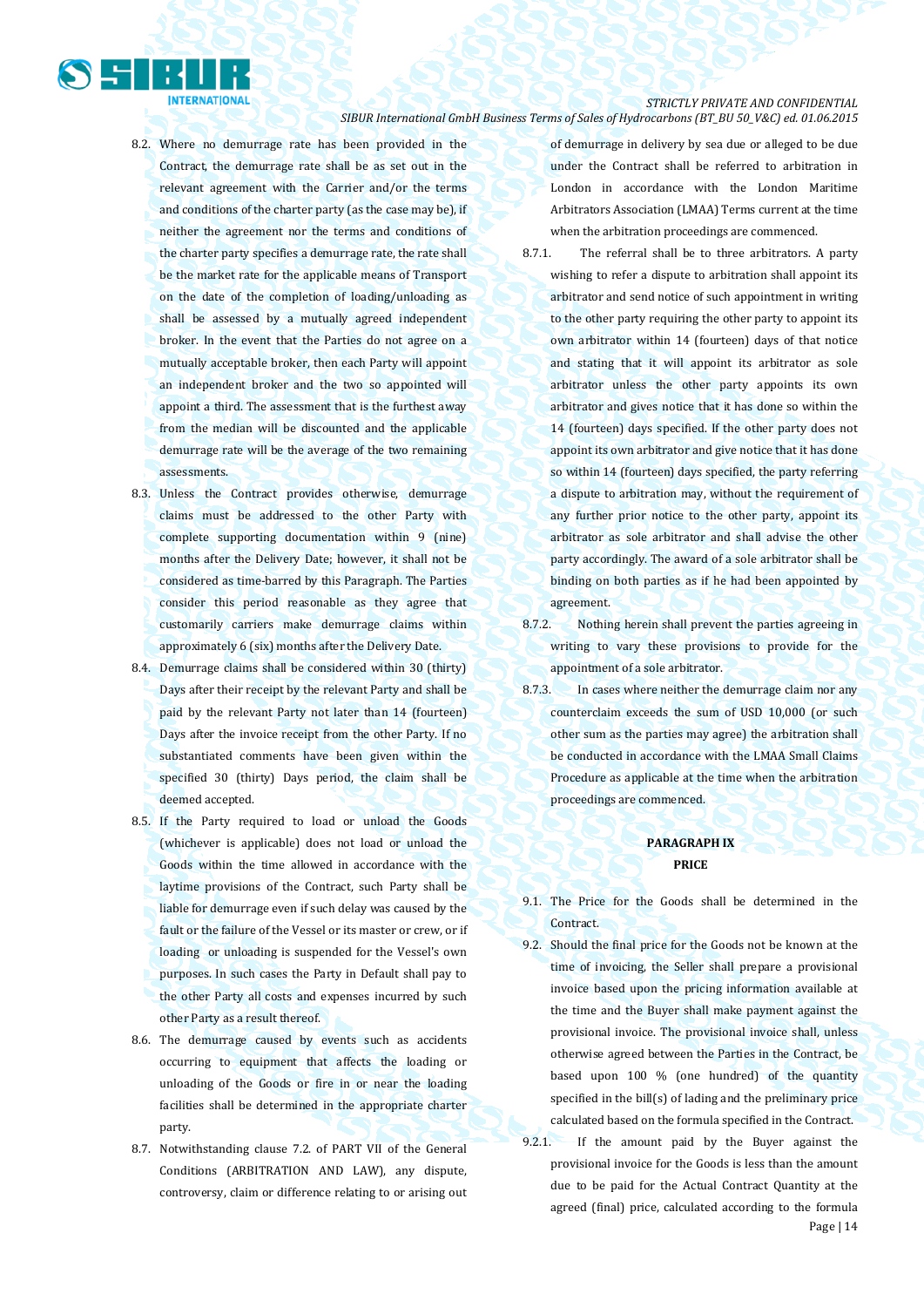

specified in the Contract, the Buyer shall pay such outstanding balance within 3 (three) Business days of receipt of the Seller's final invoice which shall be prepared as soon as practicable after all the relevant pricing information becomes available to the Seller.

9.2.2. If the amount paid by the Buyer against the provisional invoice for the Goods exceeds the amount due to be paid for the Actual Contract Quantity at the agreed (final) price, calculated according to the formula specified in the Contract, the Seller shall issue the final invoice (which shall be prepared as soon as practicable after all the relevant pricing information becomes available to the Seller) and the Buyer shall select either (i) that such difference between the amounts will be applied to the further deliveries if applicable or (ii) that the Seller shall return such difference between the amounts within 3 (three) Business days of a mutually acceptable appropriate Verification Act being executed by the Parties. If the Buyer selects option (ii), then such Verification Act shall be prepared and sent by the Seller to the Buyer within 2 (two) Business days upon receipt of the Buyer's respective decision in writing.

## **PARAGRAPH X PAYMENT TERMS**

*Unless otherwise specified in this Business Terms general payment terms shall be in accordance with Part III ("GENERAL PAYMENT TERMS") of the General Conditions*

#### **Section 10.1. Prepayment (advance payment)**

*This Section 10.1 applies to Contracts specifying Prepayment , unless the Contract provides otherwise*

10.1.1. Buyer shall pay for the Goods as follows:

- i. The Buyer shall pay one hundred per cent (100%) of the amounts specified in Seller's proforma invoice in advance of delivery within five (5) Business Days after the date of the invoice but no later than three (3) Business Days prior to the Goods' dispatch by the Manufacturer as indicated in the invoice.
- ii. Buyer shall pay by wire transfer and without deduction or setoff into Seller's bank account and Buyer shall indicate the number and the date of the Contract/Amendment and proforma invoice number in the payment reference .
- iii. If the amount paid by Buyer as Prepayment for the Goods is less than the amount due to be paid for the Actual Contract Quantity or the Actual Monthly Quantity (as the case may be)

Buyer shall pay the outstanding balance within five (5) Days of Seller's invoice for the balance.

iv. If the amount paid by Buyer as Prepayment for the Goods exceeds the amount due to be paid for the Actual Contract Quantity or the Actual Monthly Quantity (as the case may be) the Parties shall mutually agree whether (i) the difference will be applied to future Shipments, if applicable or (ii) the Seller shall return such difference between the amounts within five (5 ) Business Days of the signing of the Verification Act by the Parties.

## **Section 10.2. Post payment**

## *This Section 10.2 applies to Contracts specifying Post payment*

- 10.2.1Buyer shall pay one hundred per cent (100%) of the amounts specified in Seller's invoice not later than the date specified in the Contract.
- 10.2.2Partial payments shall be allowed, subject to Section 10.2.1 above.

## **Section 10.3. Letter of Credit**

## *This Section 10.3 applies to Contracts specifying Letter of Credit*

- 10.3.1Issuance of the Letter of Credit. Buyer shall procure issuance of the Letter of Credit within five (5) Business Days from the Longstop Date in accordance with these Business Terms and the Contract.
- 10.3.2Validity period of the Letter of Credit. The validity period for the Letter of Credit shall cover the payment period in the Contract plus thirty (30) Days, provided, however, that the total minimum validity period shall be no less than ninety (90) Days. Buyer shall procure that the validity period of the Letter of Credit shall be extended if a Force Majeure Event extends the payment period under the Contract.

## 10.3.3Documents

Buyer shall procure that:

(a) the only documents required to be presented by Seller to collect under the Letter of Credit shall be the following:

- i. Seller's invoice (fax or email copy); and
- ii. Transport Document;
- (b) documents prepared in Russian are acceptable; and

(c) minor mistakes and misprints in the documents are acceptable.

10.3.4Letter of Credit Conditions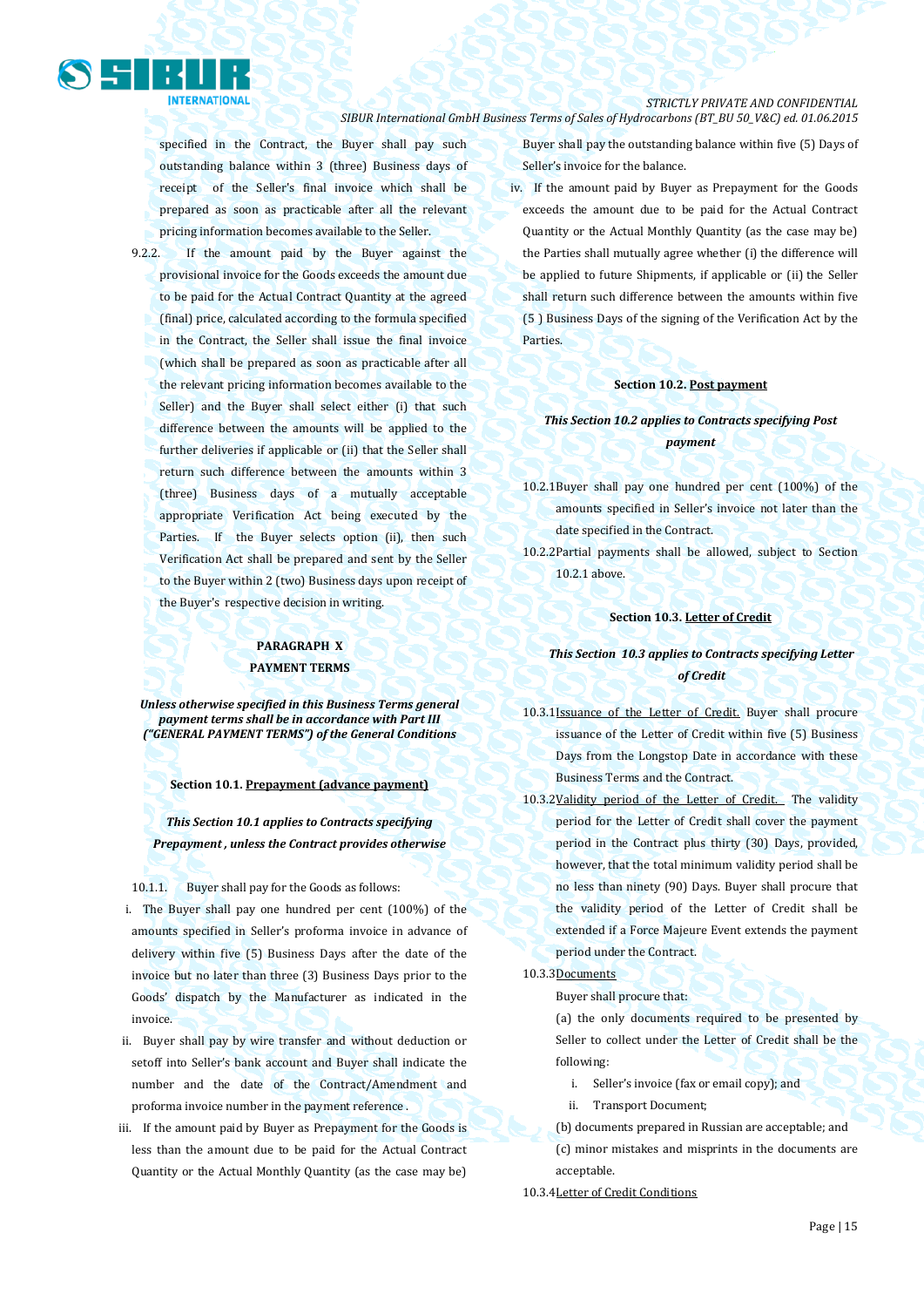The payment for the Goods shall be effected by Buyer as follows:

i. Buyer shall procure issuance in favour of Seller an irrevocable and divisible Letter of Credit payable at sight in strict accordance with the terms and from a bank and in a form confirmed in writing by Seller but in any case prior to the dispatch of Goods;

ii. Buyer shall provide Seller with the draft of such irrevocable Letter of Credit for Seller's preliminary written approval;

iii. expenses in connection with the opening, amendment and utilisation of the Letter of Credit shall be paid by Buyer; and

iv. The Letter of Credit shall be issued in the amount of one hundred and ten per cent (110%) of the Price multiplied by the Shipment quantity of the Goods to be delivered.

*Section 10.4. CAD ("Cash against documents") The terms and conditions of this Section 10.4 shall be applied to the Contract if the Contract specifies CAD as the payment terms, unless otherwise specified therein*

10.4.1. These payment terms are governed in accordance with the ICC Uniform Rules for Bank-to-Bank Reimbursements Under Documentary Credits (URR 525).

Buyer shall pay the Goods via Cash against documents at sight (hereinafter referred to as "CAD at sight") in accordance with the conditions specified below.

10.4.2. Pursuant to payment terms via CAD at sight Buyer shall pay for the Goods in advance in the amount specified in the Contract.

10.4.3. The payment for the Goods shall be effected by Buyer as follows:

> a) Within ten (10) Business days after the date when the documents stating the right of disposal of the Goods were issued Seller shall (i) transfer the originals of such documents to Seller's Bank and (ii) send the copy of such documents to Buyer.

10.4.4. The Parties expressly have acknowledged and agreed that the following documents are considered as the documents stating the right of disposal of the Goods:

i.Commercial invoice;

ii.Bill of Lading

iii.Packing list issued by Seller.

The Parties may mutually agree in writing in the Contract other documents stating the right of disposal of the Goods depends on the reasonable requirement of the respective authority.

- 10.4.5. Upon receipt of the documents stating the right of disposal of the Goods Seller's Bank shall transfer the originals of such documents to Buyer's Bank; provided that such Buyer's Bank was expressly preliminary approved by the Seller in writing.
- 10.4.6. Buyer shall pay five-fifteen per cent (5-15%) (as it is stipulated in the Contract) of the amount specified in the Seller's commercial invoice in advance within five (5) Business Days after the date of Seller's commercial invoice.
	- 10.4.7. Buyer shall confirm Buyer's Bank his Consent for payment for the original documents stating the right of disposal of the Goods and shall pay the remaining amount specified in Seller's commercial invoice at the rate of eighty five – ninety five per cent (85- 95%)(depending on the amount of advance payment) within fourteen (14) Days from the moment of arrival of the Goods to the Place of Destination.
	- 10.4.8. Without prejudice to other provisions hereof the advance payment for the Goods paid by Buyer in accordance with this Section is considered as Seller's compensation for storage of the Goods before its actual transfer to Buyer. In case Buyer doesn't pay the remaining amount for the Goods within fourteen (14) Days from the moment of arrival of the Goods to the Place of Destination, Seller shall be entitled to retain the advance payment for the Goods paid by Buyer in accordance with this Section for compensation of the Seller's expenses for storage of the Goods.
	- 10.4.9. Buyer shall (i) effect the payments specified in subsections 10.4.6 and 10.4.7 of this Section and (ii) ensure the availability of the total amount to be paid pursuant to subsection 10.4.7 of this Section on the date of confirmation to Buyer's Bank of his Consent for payment for the documents and effect this payment in accordance with the Contract by telegraphic transfer and without deduction into Seller's bank account and Buyer shall indicate the number and the date of the Contract/Amendment and commercial invoice number in the payment reference (the purpose of payments).
	- 10.4.10. From the date of receipt of Buyer's Consent for payment for the documents stating the right of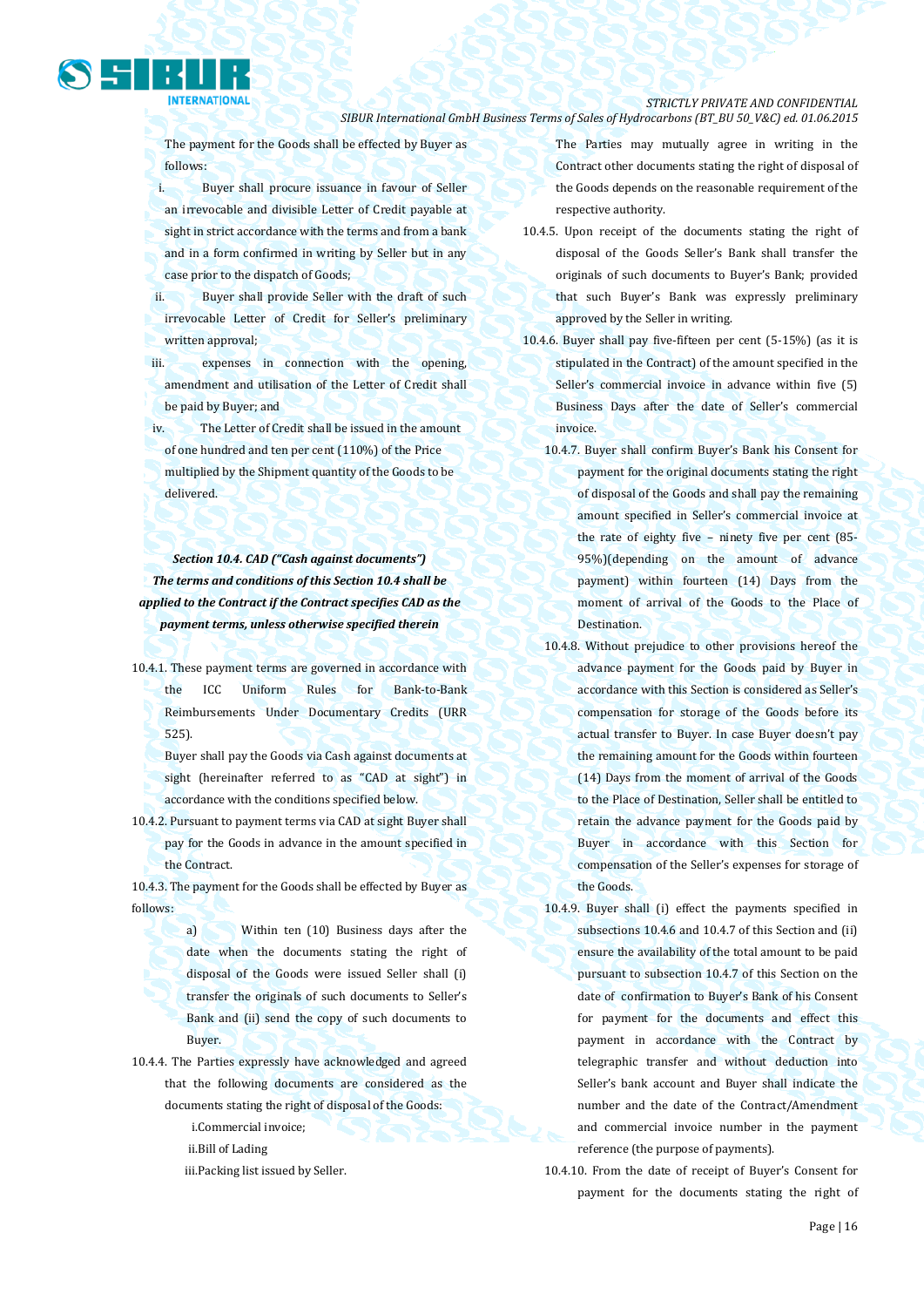

disposal of the Goods Buyer`s Bank shall transfer the originals of such documents to Buyer.

10.4.11. The Parties expressly have acknowledged and agreed that in case of payment for the Goods via CAD at sight the risk and title to the Goods shall transfer from Seller to Buyer at the date of receipt by Buyer of the originals of the documents stating the right of disposal of the Goods.

## **Section 10.5. Security of the Buyer's Payment Obligations**

## *This Section 10.5 applies to Contracts specifying the Security of the Buyer's payment obligations*

#### 10.5.1**. Stand-by Letter of Credit**

a)Issuance of Stand-by-Letter of Credit. The Buyer shall procure the issuance of a Stand-by Letter of Credit within five (5) Business Days from the Longstop Date in accordance with these Business Terms and the Contract.

b) Validity period. The validity period for the Stand-by Letter of Credit shall be ninety (90) Days. c) Stand-by-Letter of Credit procedure. If Buyer fails to pay one hundred per cent (100%) of the amount specified in Seller's invoice within the time specified in the Contract the Seller may immediately look to the Stand-By Letter of Credit against the presentation by Seller to Seller's bank (as specified in Seller's invoice) of the following documents:

i. Seller's (Beneficiary) letter with the following statements (telex, fax or email acceptable):

• the Seller has delivered the Goods in conformity with the Contract and these Business Terms and the invoice has been sent to the Buyer; and

 payment of Seller's invoice for delivery of the Goods is properly due to the Seller, and such payment has not been made to the Seller by the Buyer within the terms of the Contract;

ii. copy of the Seller's invoice (telex, fax or email acceptable);

iii. Transport Document (telex, fax or email acceptable).

d) Stand-by Letter of Credit Conditions. Buyer shall pay for the Goods as follows:

**i.** Buyer shall procure issuance in favour of the Seller an irrevocable Stand-By Letter of Credit payable in accordance with the terms and from a bank and in a form confirmed in writing by

Seller but in any case prior to the Goods' dispatch.

**ii.**The Stand-By Letter of Credit shall be issued for the amount of one hundred and ten per cent (110%) of the Planned Contract Quantity or the Planned Monthly Quantity (as the case may be) and shall be valid for a period specified in the Contract. Buyer shall procure the extension of the validity period of the Stand-by Letter of Credit to the extent thatthe payment period is extended by a Force Majeure Event.

**iii.** Buyer shall provide Seller with a draft of such Stand-By Letter of Credit for Seller's preliminary written approval.

**iv.** Expenses in connection with the opening, amendment and utilisation of the Stand-By Letter of Credit shall be paid by Buyer.

**v.**Any and all costs, loss or damage incurred by Seller as a result of Buyer's failure to comply with this Section shall be for Buyer's account and Seller shall indemnify Seller and hold it harmless against all such costs, loss and damage.

## 10.5.2 **Parent company guarantee**

Upon Seller's request, Buyer shall provide Seller with, and shall procure delivery to Seller of, Buyer's parent company guarantee securing the performance of all the Buyer's obligations under the Contract (including these Business Terms and the General Conditions) in the form at Annex 2 hereto. Such guarantee shall be provided within ten (10) Business Days after Seller's request and shall be in writing, in a form satisfactory to the Seller and issued for the term of the Contract plus six (6) months. If Buyer has no parent company satisfactory to Seller, the guarantee may be issued by an Affiliate(s) or other third party(ies) as agreed with Seller.

Seller is not obliged to deliver the Goods until the requested guarantee is duly furnished and Buyer shall reimburse to Seller upon demand any and all related costs in connection with such delay. If Buyer delays the provision of the guarantee for more than ten(10) Business Days, Seller is entitled to terminate the Contract by written notice to Buyer.

10.5.3 **Bank guarantee**

The Buyer shall provide Seller with an irrevocable and unconditional bank guarantee issued in favour of Seller and securing the performance of all of Buyer's obligations under the Contract. The bank guarantee shall be provided within ten (10) Business Days after the date of signing of the Contract and shall be issued for an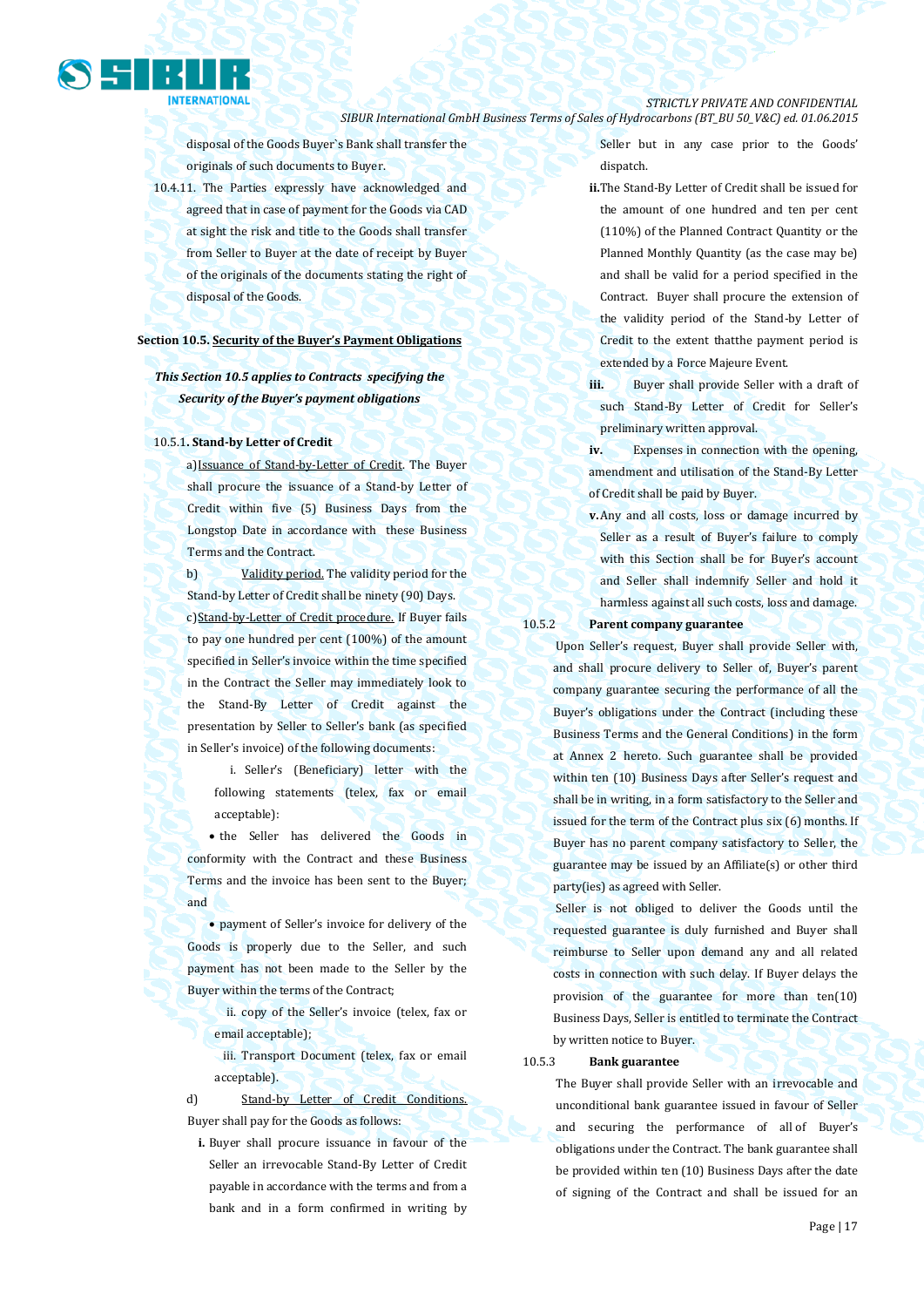

amount and by a bank previously confirmed in writing by Seller but in any case prior to the Goods' dispatch. The bank guarantee shall be issued for the term of the Contract plus thirty (30) calendar days and shall be transferred by SWIFT or other interbank communications system via the bank of the Seller. Buyer shall procure issuance of and any amendment to the bank guarantee at its own expense.

Seller is not obliged to supply the Goods until the requested bank guarantee is duly furnished and the Buyer shall pay to Seller any and all related costs in connection with such delay. If the Buyer delays the provision of the bank guarantee for more than ten (10) Business Days, Seller may elect, at its own discretion, either to (di) change the payment terms of the Goods to Prepayment (Section 10.2. hereof), or (ii) suspend the performance of the Contract, or (iii) unilaterally terminate the Contract. Such suspension and/or termination shall not entitle the Buyer to claim for liquidated damages.

#### 10.5.4 **Reinstatement of Guarantee**

If any guarantee, including but not limited to bank guarantee, of a parent company or of any other Third party(ies) specified in the subsection 10.5.2. hereof and/or the Letter of Credit, and/or the Stand-by Letter of Credit, which were provided by the Buyer to the Seller in accordance herewith, ("Guarantees") ceases or threatens to cease to be effective and/or valid due to Sanctions, bankruptcy, insolvency, reorganization, liquidation, revocation of a licence or similar proceedings in respect of bank, parent company or any other Third party(ies) specified in the subsection 10.5.2. hereof, and/or for any other reason, not related to the Seller, prior to the term herein stipulated, the Buyer shall procure the reissuance ofsuch Guarantee in compliance herewith, promptly but not later than ten (10) Days from the occurrence of any event indicated in this Section. Where Buyer fails to procure reinstatement of any Guarantee within the specified term, Seller is entitled upon written notice to Buyer to suspend performance of all and any obligations hereunder until the new Guarantee is provided, and/or cancel and/or resell or otherwise dispose of the Goods to any Third party. Seller shall be not liable for such suspense of the obligation's(s') performance, and/or cancellation, and/or resale and any other disposal of the Goods. Buyer may not make any claims in connection with such acts of the Seller notwithstanding anything to the contrary herein and in the applicable Law.

In any case the Buyer shall reimburse to the Seller within seven (7) Days from receipt of a written demand all and any costs, charges, expenses and losses, including related to storage, transport, resale and disposal of the Goods, demurrage incurred by the Seller in connection with non-performance or improper performance of obligation for the Guarantee's/Guarantees' reissue by the Buyer.

## **PARAGRAPH XI RESPONSIBILITIES OF THE PARTIES**

#### 11.1. **Delivery liquidated damages**

a. For each full Week of delay in Seller's delivery of the Goods commencing thirty (30) Days after the latest date within the Shipment period as specified in the Contract, the Buyer shall be entitled to demand liquidated damages from the Seller for such delivery delay in the amount equal to 0.1% (one tenth of one per cent) of the Price for the late delivered Goods per Day, up to a maximum of 10% (ten per cent) of the Price for the late delivered Goods.

b. The Parties acknowledge and agree that in no event shall the Seller be considered to be in breach under the Contract due to any late delivery and the Buyer shall not be entitled to liquidated damages until the Seller is at least more than 30 (thirty) Days late under the terms and conditions specified in the Contract. The Seller shall not be liable to the Buyer in liquidated damages for delay caused by a Force Majeure Event, failure or default on the part of the Buyer, or where the Seller is entitled to delay delivery pursuant to the terms of the Contract.

c. The Parties acknowledge and agree that in no event shall the Seller be considered to be in breach under the Contract due to any late delivery or nondelivery of the Goods and the Buyer shall not be entitled to claim any losses, or liquidated damages, or any other claims in case of the planned Manufacture production capacity repair; provided that the Seller shall notify the Buyer of such repair not later than one week prior to the month when the repair is planned. The Parties acknowledge and agree that Seller's notification of the repair is enough and sufficient evidence and confirmation of the planned repair.

d. THE LIQUIDATED DAMAGES SET FORTH HEREUNDER TOGETHER WITH THE RIGHT OF TERMINATION SET OUT IN SECTION 12.3. HEREOF SHALL BE THE BUYER'S SOLE AND EXCLUSIVE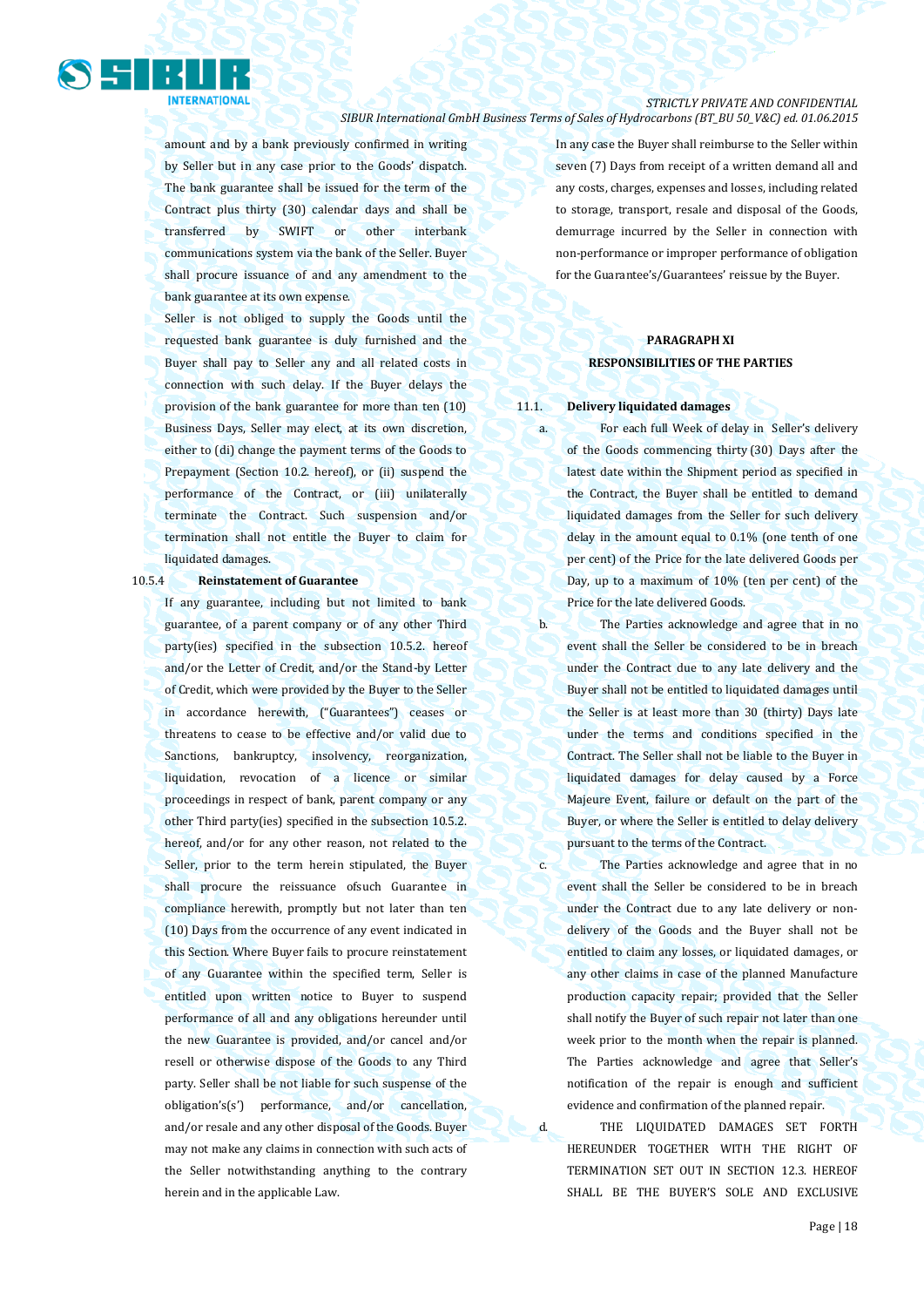## *STRICTLY PRIVATE AND CONFIDENTIAL*

*SIBUR International GmbH Business Terms of Sales of Hydrocarbons (BT\_BU 50\_V&C) ed. 01.06.2015*

REMEDIES FOR ANY LATE DELIVERY OF ANY GOODS OR PART THEREOF AND THE SELLER SHALL HAVE NO FURTHER LIABILITY WHATSOEVER, WHETHER IN CONTRACT, TORT (INCLUDING NEGLIGENCE OR STRICT LIABILITY).

## 11.2. **Interest for late payment**

In case the Buyer fails to comply with the terms of the payment set out in the Contract the Buyer shall pay to the Seller interest at the lesser of (i) one month LIBOR plus 4% (four per cent) per annum of the outstanding amount or (ii) the maximum allowed by applicable Law.

## 11.3. **Suspension**

If the conditions or terms of payment are breached by the Buyer the Seller may, at the Seller's option, either suspend delivery of the Goods to the Buyer or unilaterally terminate the Contract. Such suspension shall not constitute a delay for the purposes of liquidated damages.

#### 11.4. **Late acceptance**

In the event that the Buyer fails or refuses to accept delivery of the Goods or any part thereof pending laytime (i.e. have not commenced the accepting and unloading/loading of the Goods as the case may be; or furnished the Seller with explanation of delay and further instructions as regards the Goods satisfactory for the Seller); provided that such Goods have been delivered in accordance with the terms of the Contract, without prejudice to the Seller's other rights under the Contract or the applicable Law, the Seller is entitled to pass the Goods to a proximate logistic company or keeper at the Buyer's risk and expense of which the Buyer shall be notified within reasonable time. The Seller is entitled to exercise its right hereunder irrespective of whether the title to the Goods has passed to the Buyer under the Contract or not. The quantities of the Goods passed confirmed by such a logistic company or keeper shall be deemed as due confirmation of the quantities of the Goods delivered by the Seller; the term for quality claims for the Goods specified in Section 2.8. hereof shall commence as of the expiration of the laytime. The Seller shall be entitled to claim without limitation all and any transport and/or insurance cancellation costs, storage costs, additional transport costs, customs duties, demurrage and other similar or related costs and all expenses arising out of or in connection with such late acceptance from the Buyer till the moment when the Goods are taken by the Buyer.

## 11.5. **The Seller's disposal rights**.

In the event that the Buyer (or the Buyer's authorized representative, or the Buyer's Carrier, etc.) fails or refuses to accept delivery of the Goods or any part thereof within 5 (five) Days of the due date mutually agreed by the Parties, entirely without prejudice to the Seller's other rights under the Contract or the applicable Law, the Seller shall at its sole discretion be entitled to sell the quantity of the Goods which were not taken by the Buyer. The Seller is entitled to exercise its right hereunder irrespective of whether the title to the Goods has passed to the Buyer under the Contract or not. The Seller is also entitled either (i) to demand the Buyer to reimburse all Seller's costs of sale including, without limitation, storage costs, additional transport costs, customs duties, and other similar or related reasonable costs and expenses together with any difference in the price obtained for the Goods when compared to the Price of the Goods set out in the Contract; or (ii) to deduct the amount of the received advance payment (applicable to the prepayment or CAD) for the damages incurred by the Seller as a result of such refusal; after calculating the damages the remaining part of the advance payment shall be either returned to the Buyer or offset against further Shipments.

## 11.6. **Limitation of liabilities**

a. UNDER NO CIRCUMSTANCES SHALL EITHER PARTY BE LIABLE WHETHER IN THE CONTRACT, IN TORT (INCLUDING GROSS NEGLIGENCE), UNDER ANY WARRANTY OR OTHERWISE, FOR ANY INDIRECT, SPECIAL, INCIDENTAL OR CONSEQUENTIAL DAMAGES OR FOR EXEMPLARY OR PUNITIVE LOSSES OR DAMAGES, OR ANY LOSS OF PROFITS (SAVE IN RELATION TO SELLER'S LOSS OF PROFIT ARISING FROM THE BUYER'S FAILURE OR REFUSAL TO TAKE OR ACCEPT DELIVERY OF THE GOODS OR ANY PART THEREOF CONTRARY TO THE TERMS OF THE CONTRACT) OR REVENUES, OR ANY COST OF LABOR, RESULTING FROM OR ARISING OUT OF OR IN CONNECTION WITH THE GOODS OR SELLER'S PERFORMANCE UNDER, OR BREACH OF, THE CONTRACT, EVEN IF THE PARTIES HAVE BEEN ADVISED OF THE POSSIBILITY OF SUCH DAMAGES. EACH PARTY SHALL UNDERTAKE ITS BEST EFFORTS TO MITIGATE ITS LOSSES.

b. FOR THE AVOIDANCE OF DOUBT, EITHER PARTY MAY SEEK TO RECOVER FROM THE DEFAULTING PARTY ANY ACTUAL DIRECT DAMAGES INCURRED AS A RESULT OF THE DEFAULTING PARTY'S BREACH OF CONTRACT (INCLUDING, BUT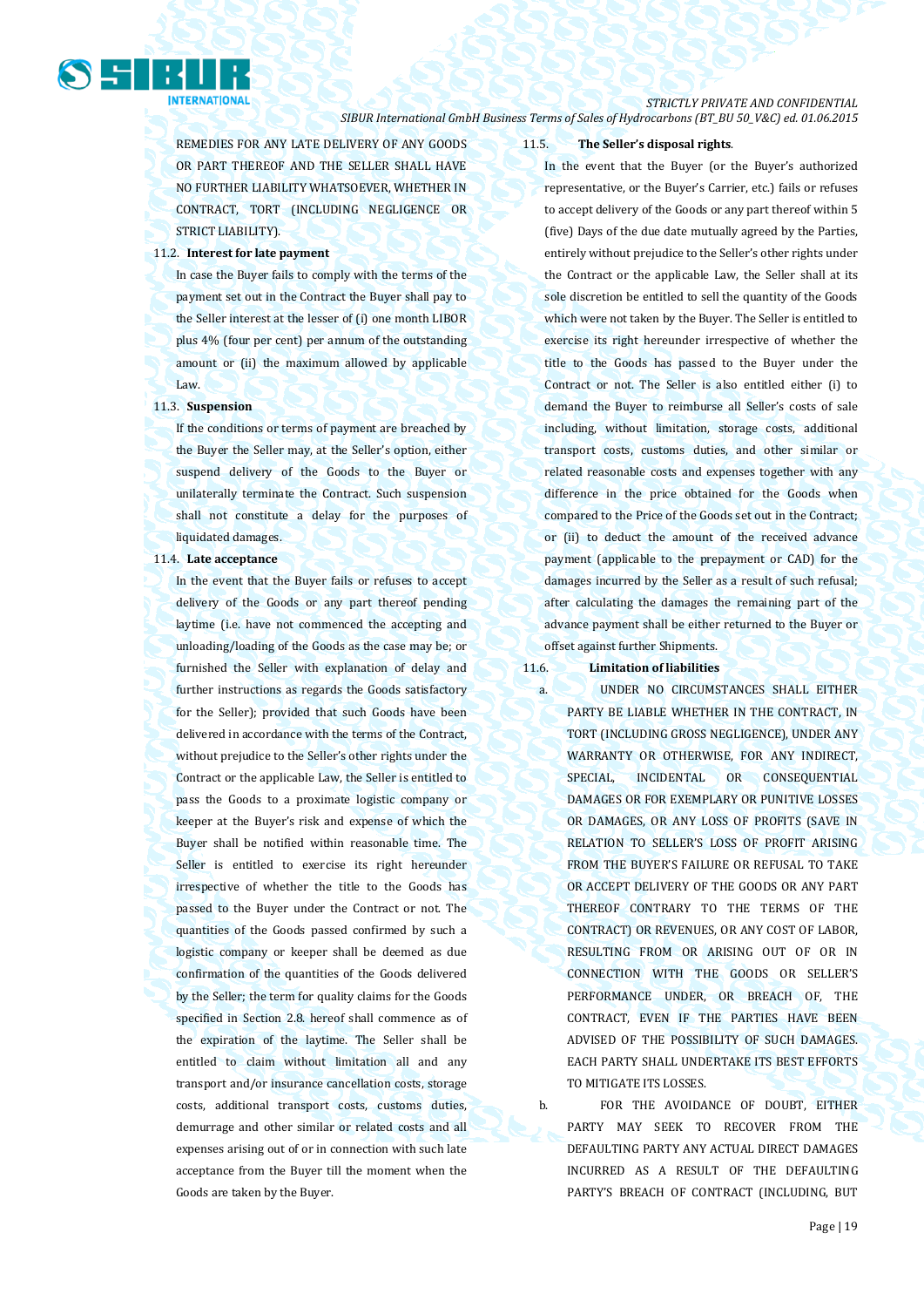

NOT LIMITED TO, REASONABLE ATTORNEYS' FEES AND COSTS); PROVIDED, HOWEVER, THAT NOTWITHSTANDING ANYTHING CONTAINED HEREIN, TO THE FULL EXTENT PERMITTED BY APPLICABLE LAW, IN NO EVENT SHALL THE SELLER'S LIABILITY IN CONNECTION WITH THE GOODS OR THE CONTRACT EXCEED THE TOTAL GOODS VALUE (INCLUDING, BUT NOT LIMITED TO TRANSPORTATION COSTS, STORAGE COSTS, ETC.) PAID TO THE SELLER BY THE BUYER FOR THE GOODS.

- c. UNDER NO CIRCUMSTANCES SHALL THE SELLER BE LIABLE FOR THE BUYER'S LOSS OF PROFIT, NON RECEIPT OF REVENUE, BUSINESS INTERRUPTIONS, THE SUSPENSION OF COMMERCIAL ACTIVITIES, OR FOR ANY INDIRECT LOSS IRRESPECTIVE OF ITS CHARACTER AND REASON.
- d. BOTH PARTIES ACKNOWLEDGE AND AGREE THAT THE EXCLUSIVE REMEDIES AND LIMITATIONS OF LIABILITIES SET FORTH HEREIN WERE BARGAINED FOR ON AN EQUAL FOOTING AND ARE CONDITIONS OF THE CONTRACT.
- e. NOTHING IN THE CONTRACT SHALL LIMIT OR EXCLUDE THE LIABILITY OF EITHER PARTY FOR DEATH OR PERSONAL INJURY RESULTING FROM ITS NEGLIGENCE OR FOR FRAUDULENT MISREPRESENTATION.
- f. Adverse Weather. The Parties shall not be liable for delay caused by adverse weather. Notwithstanding the customary rules at the Place of Destination the Parties agree to evenly split losses caused by the adverse weather conditions and beyond the insurance coverage or other compensation from third parties.

## **PARAGRAPH XII DURATION**

12.1. The Contract shall come into effect on the Effective Date and, subject to observance of Sections 12.2-12.3. hereof shall continue in force until all obligations have been fulfilled (unless earlier terminated hereunder or the Parties agreed otherwise in writing) and in the part of payments – until such time that same are made in full.

#### 12.2. **Buyer's default**

a) The Seller may, at its sole discretion and in addition to any other legal remedies it may have, upon giving written notice to the Buyer suspend all

deliveries under the Contract and/or unilaterally terminate the Contract where:

- i. the Buyer is in breach of any condition of the Contract;
- ii. delivery or unloading of the Goods is delayed due to any cause(s) attributable to the Buyer and such delay is not excused by any other provision of the Contract;
- iii. loading or unloading of the Goods is delayed by more than 10 (ten) hours after the NOR has been tendered due to reasons attributable to the Buyer;
- iv. the Buyer or its parent company commences, or becomes the subject of, any bankruptcy, insolvency, reorganization, administration, liquidation or similar proceeding or is in the Seller's reasonable opinion expected to be unable or unwilling to pay its debts as the same become due;
- v. the Buyer or its parent company ceases or threatens to cease to function as a going concern or conduct its operations in the normal course of business;
- vi. a creditor attaches or takes possession of all or a substantial part of the assets of the Buyer or its parent company; or
- vii. **if applicable, the Buyer delays the provision of** the parent company guarantee or other security of its obligations as provided in the Contract for more than 10 (ten) Business Days.
- b) Where the Seller suspends delivery of the Goods due to any of the events referred to under the Section 12.2. a) hereof, the Seller may, so long as such event is continuing, at any time unilaterally terminate the entire Contract.
- c) Where, pursuant to the provisions of Section 12.2. hereof, the Seller, under the Contract providing for multiple Shipments, temporarily suspends the delivery of the Shipment and then decides to resume delivery of the Shipments under the Contract, the Seller may cancel the suspended delivery of Shipment and shall be under no obligation to make up for any quantity of the Goods that would have been delivered to the Buyer but for such suspension.

d) Where the Contract provides for multiple Shipments then the rights given to the Seller in the Section 12.2. hereof, apply to all such Shipments where the Seller is allowed to terminate in respect of one Shipment, then it is entitled to terminate all the remaining Shipments.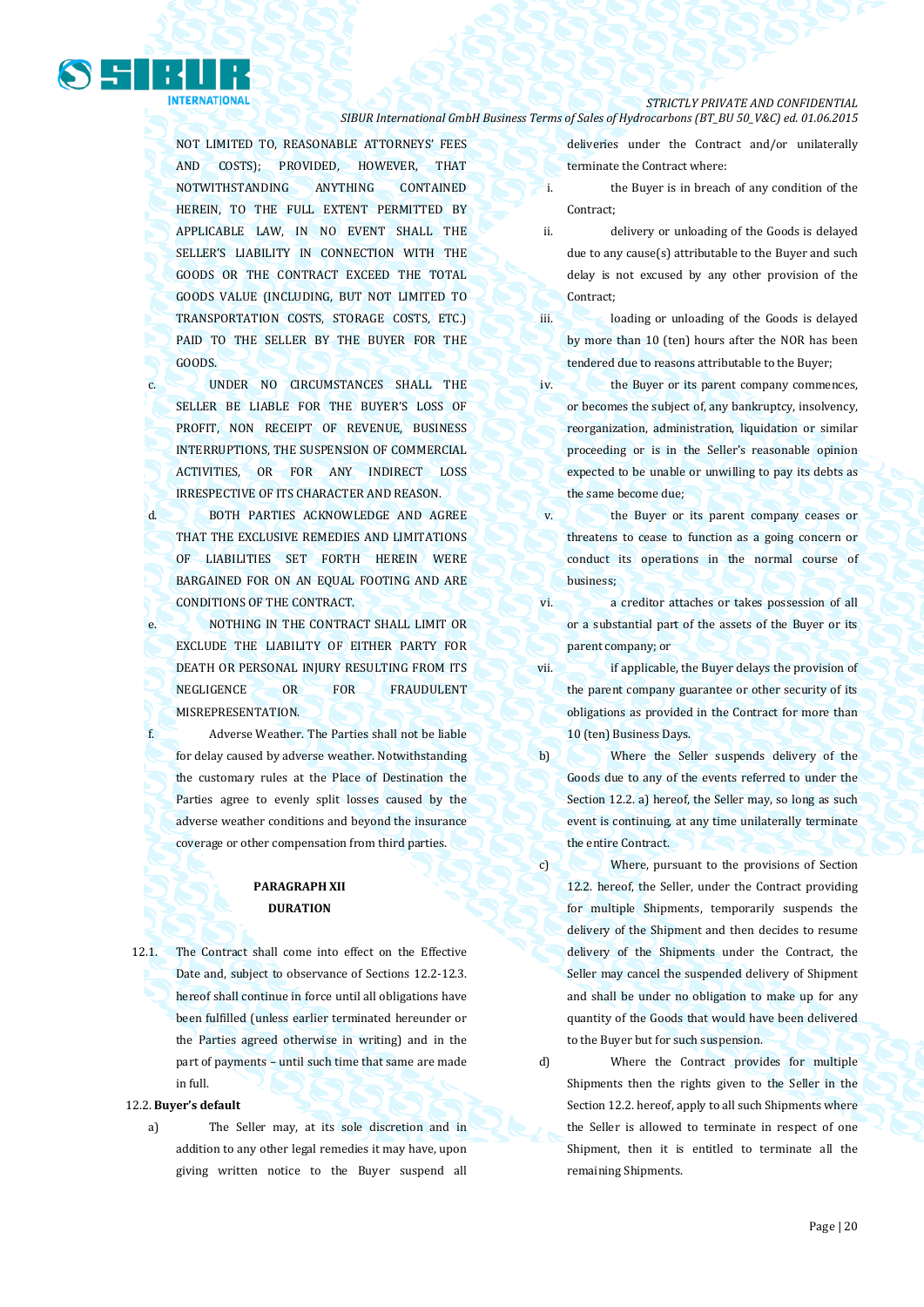

e) Any termination of the Contract by the Seller shall be without prejudice to the rights and obligations of each Party as accrued on the date of termination.

## 12.3. **Seller's default**

- a) The Buyer may at its sole discretion, and in addition to any other legal remedies it may have, upon giving notice to the Seller terminate the Contract, where the Seller, for any reason whatsoever, is in a material breach of any conditions of the Contract.
- b) In relation to multiple Shipments under the Contract, the Buyer's right to terminate under this Section 12.3. hereof or otherwise, only applies to the Shipment in respect of which the Seller is in breach and not to future Shipments.
- c) Any termination of the Contract by the Buyer shall be without prejudice to the rights and obligations of each Party as accrued at the date of termination.
- 12.4. In the event of termination of the Contract by either Party pursuant to the provisions of Section 12.2. or Section 12.3. hereof then, save where the Buyer has terminated only part of a multiple Shipments under the Contract, and in addition to any direct losses arising from the default or breach, the Party so terminating shall be entitled to claim damages from the Party in default as if the Party in default had failed to deliver or failed to accept, as the case

may be, such quantity of the Goods as remained to be delivered under the Contract at the date of termination.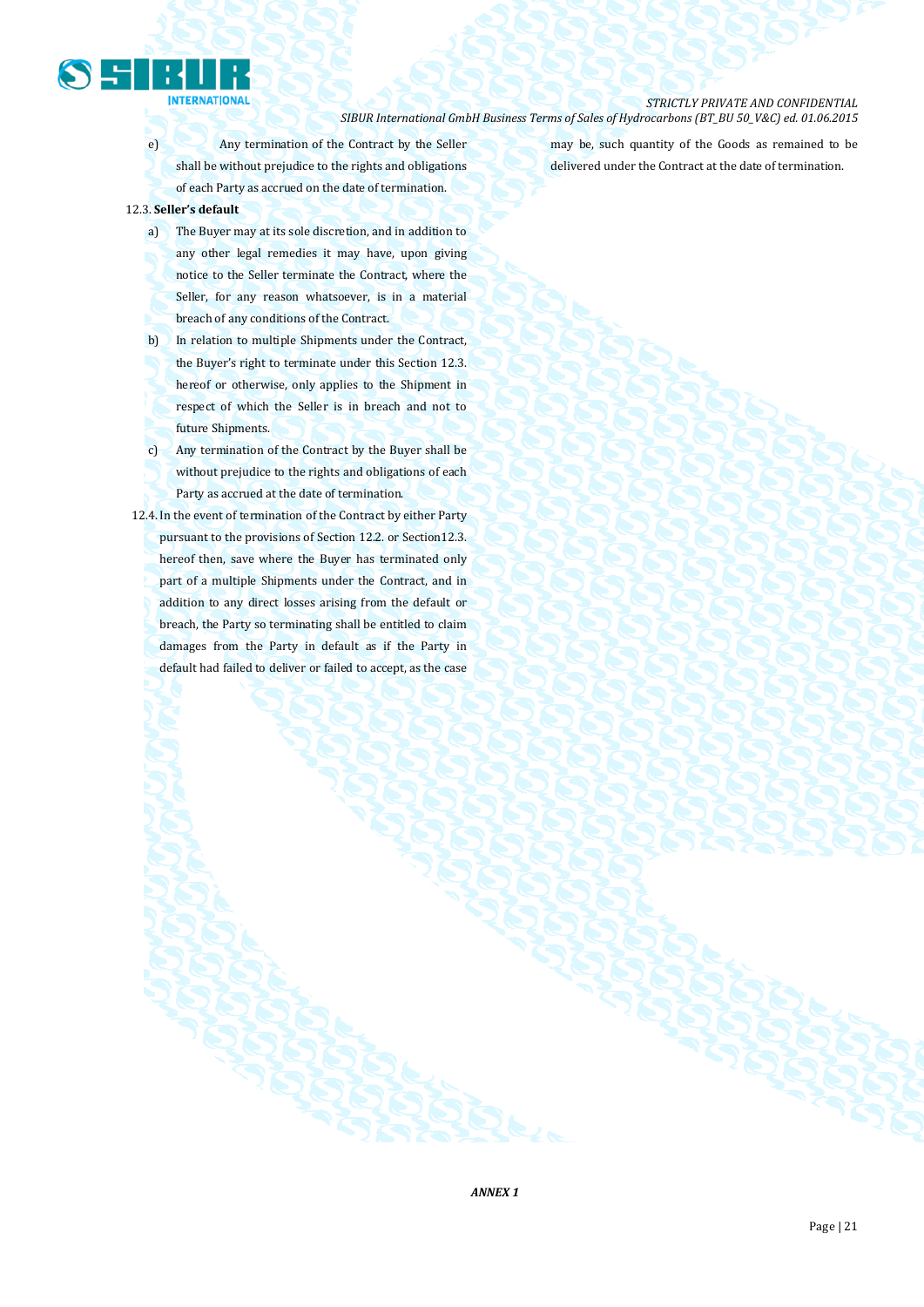

## *CONTRACT (TEMPLATE)*

| <b>The Buyer</b>                                                                                                 | <b>The Seller</b>                                                                                                |
|------------------------------------------------------------------------------------------------------------------|------------------------------------------------------------------------------------------------------------------|
| [insert the name of the company], a company organized and<br>existing under the law of [insert the country name] | [insert the name of the company], a company organized and<br>existing under the law of [insert the country name] |
| with its registered legal address at finsert the address                                                         | with its registered legal address at [insert the address]                                                        |
| represented by [insert the authorized person of the company]                                                     | represented by [insert the authorized person of the company]                                                     |
| acting on the basis of [insert]                                                                                  | acting on the basis of [insert]                                                                                  |
| Attn. to:                                                                                                        | Attn. to:                                                                                                        |
| Tel.                                                                                                             | Tel.                                                                                                             |
| FAX:                                                                                                             | FAX:                                                                                                             |
| E-MAIL:                                                                                                          | E-MAIL:                                                                                                          |

## **CONTRACT № [insert the number]**

## **Document Date [insert document date]: Place: [insert the place]**

This Contract shall become effective from [Insert date when this Contract should take effect from] (the "Effective Date"), provided always that no part of this agreement shall come into existence unless the Seller receives a copy of the counterpart of this Contract executed by the Buyer within [insert] Business Days after the Document Date specified hereinabove (the "Longstop Date").

| I. GOODS                  | П.<br><b>QUALITY</b> | III.<br><b>QUANTITY</b> | IV.<br><b>DELIVERY</b><br><b>BASIS</b> | <b>V.TRANSP</b><br><b>ORTATION</b>            | VI.<br><b>SHIPMENT</b><br><b>PERIOD</b> | <b>VII. LAYTIME</b>  |                              |
|---------------------------|----------------------|-------------------------|----------------------------------------|-----------------------------------------------|-----------------------------------------|----------------------|------------------------------|
|                           |                      |                         |                                        |                                               |                                         |                      |                              |
| VIII.<br><b>DEMURRAGE</b> | IX. PRICE            | X. PAYMENT TERMS        |                                        | XI. RESPONSIBILITIES OF<br><b>THE PARTIES</b> |                                         | <b>XII. DURATION</b> | XIII.<br><b>COUNTERPARTS</b> |
|                           |                      |                         |                                        |                                               |                                         |                      |                              |
|                           |                      |                         |                                        |                                               |                                         |                      |                              |

## BUSINESS TERMS

- 1. This Contract is intended to be accompanied and supplemented by Business Terms [insert the number/name of the Business Terms] of SIBUR International GmbH ("Business Terms") which shall be accessed via the following link [www.sibur](http://www.sibur-int.com/)[int.com.](http://www.sibur-int.com/)
- 2. It is expressly agreed and acknowledged by the Buyer that the Business Terms are the integral part hereof and considered incorporated into this Contract.
- 3. THE BUYER HEREBY EXPRESSLY ACKNOWLEDGES AND CONFIRMS THAT THE BUSINESS TERMS WERE READ VERY CAREFULLY, ACCURATELY AND PRECISELY AS THEY INCLUDE CERTAIN EXCLUSIONS, INCLUDING BUT NOT LIMITED TO, LIMITATIONS OF LIABILITY CONDITIONS, ARBITRATION AGREEMENT AND CONFIRMATION PROCEDURE.
- 4. If there is any conflict, ambiguity or inconsistency between the terms and conditions of this Contract and the terms and conditions of the Business Terms, the terms and conditions of this Contract shall prevail.

| The Buyer: | The Seller: |
|------------|-------------|
|            |             |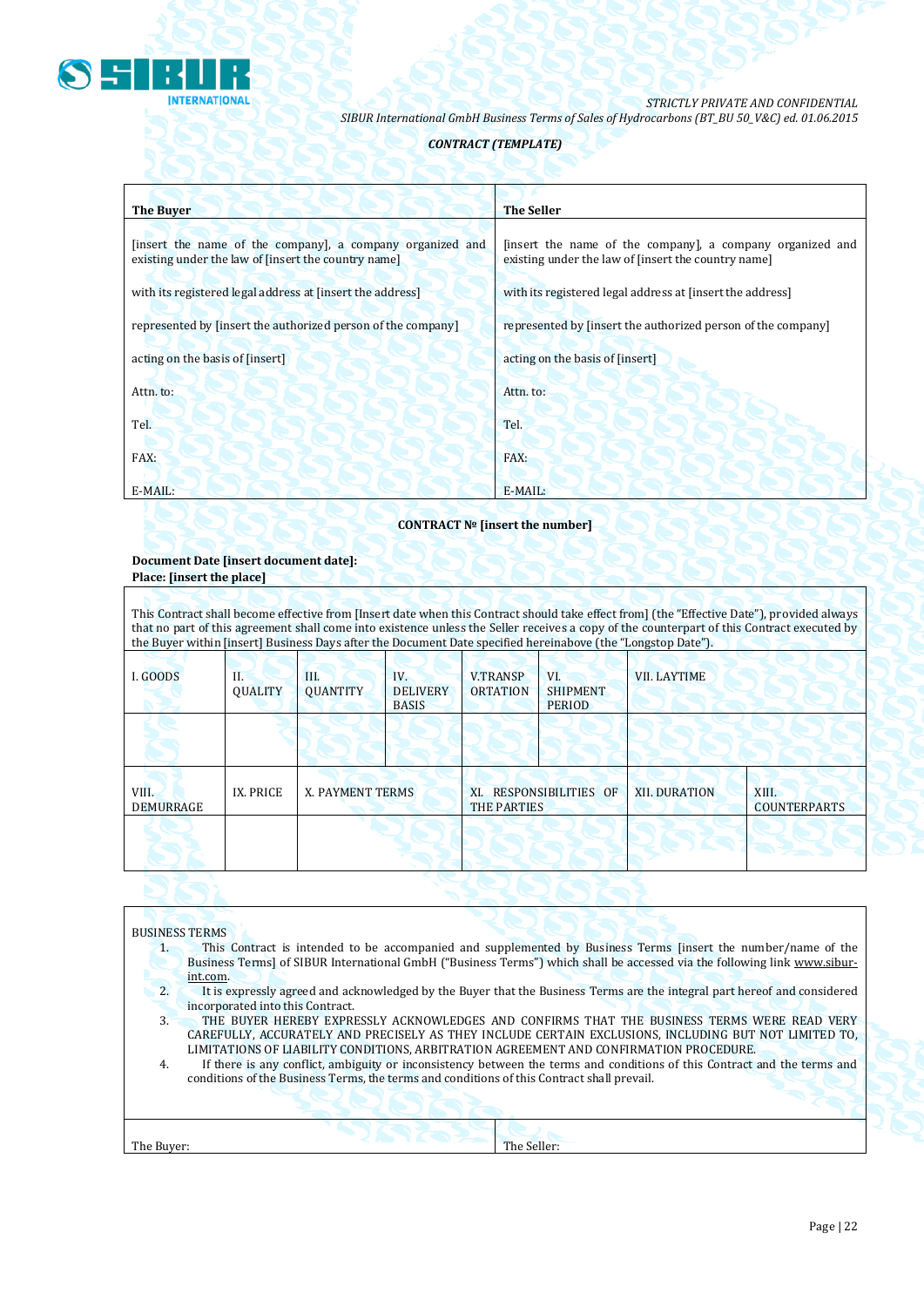

*ANNEX 2*

## *GUARANTEE (TEMPLATE)*

*GUARANTEE*

Signing Date: [ ] [ ]

THIS GUARANTEE (the "Guarantee") is made as a deed on the date written above (the "Signing Date")

BY:

[ ], a company organised and existing under the laws of [ ], with its office at [ ], represented by, [ ] acting on the basis of [ ] ("Guarantor"),

IN FAVOUR OF:

SIBUR International GmbH, a company organised and existing under the laws of Austria, with its registered legal address at Prinz-Eugen-Straße 8-10, A-1040 Vienna, Austria ("Seller", and, together with Guarantor, the "Parties", each being a "Party").

RECITALS:

WHEREAS, the Seller and  $\lceil \cdot \rceil$ , a company organised and existing under the laws of  $\lceil \cdot \rceil$ , with its registered legal address at  $\lceil \cdot \rceil$ (hereinafter referred to as the "Buyer"), entered into a Contract [ ] dated [ ] between the Seller, on the one hand and the Buyer, on the other hand (hereinafter referred to as the "Contract"); and

WHEREAS, the Guarantor has agreed to provide assurances for fulfilment of Buyer's payments and other obligations under and in connection with the Contract ;

NOW, THEREFORE, in consideration of the foregoing and for other good and valuable consideration, the receipt and sufficiency of which is hereby acknowledged, Guarantor hereby agrees as follows:

THIS GUARANTEE WITNESSETH as follows:

Guarantee. Guarantor hereby irrevocably, absolutely and unconditionally:

guarantees as primary obligor to Seller and not merely as surety only the full, complete and punctual performance by Buyer of all obligations, duties and undertakings of Buyer under the Contract, as may be amended or modified from time to time. Should Buyer fail to perform any of said obligations, Guarantor undertakes to and shall perform such obligations, or arrange performance thereof, in accordance with the terms of the Contract;

guarantees as aforesaid and without prejudice to the generality of the foregoing, the punctual payment by Buyer of any sums due by Buyer to Seller under or in respect of or pursuant to the Contract, as the Contract may be amended or modified from time to time, including (but not limited to) any claims or damages for breach thereof and together with any interest due thereon (collectively with the obligations referred to in paragraph (a) of this Clause, the "Guaranteed Obligations");

undertakes with Seller that whenever Buyer does not pay any amount when due under the Contract, Guarantor shall within [insert the period] business days after receiving a demand from Seller pay to Seller that amount as if it was the principal obligor. Should Guarantor default for any reason to pay the respective amount pursuant to Seller's request within the term specified above, Guarantor shall pay interest toSeller in the amount of one per cent (1%) of the outstanding unpaid amount per week;

indemnifies Seller immediately on demand against any costs, loss or liability suffered by Seller as a result of any Guaranteed Obligation being or becoming unenforceable, invalid or illegal. The amount of cost, loss or liability shall be equal to the amount which Seller would have been entitled to recover if such Guaranteed Obligations were enforceable, valid or illegal.

This Guarantee is a continuing guarantee and will extend to (i) the ultimate balance of sums payable by Buyer to Seller and/or (ii) the performance of the other Guaranteed Obligations by Buyer under the Contract, regardless of any intermediate payment or discharge in whole or in part.

Guarantee Absolute. The obligations of Guarantor hereunder shall not be affected by any act, omission, matter or thing which but for this provision might operate to release or otherwise exonerate Guarantor from Guarantor's obligations hereunder in whole or in part. The liability of the Guarantor under this Guarantee shall be absolute and unconditional irrespective of: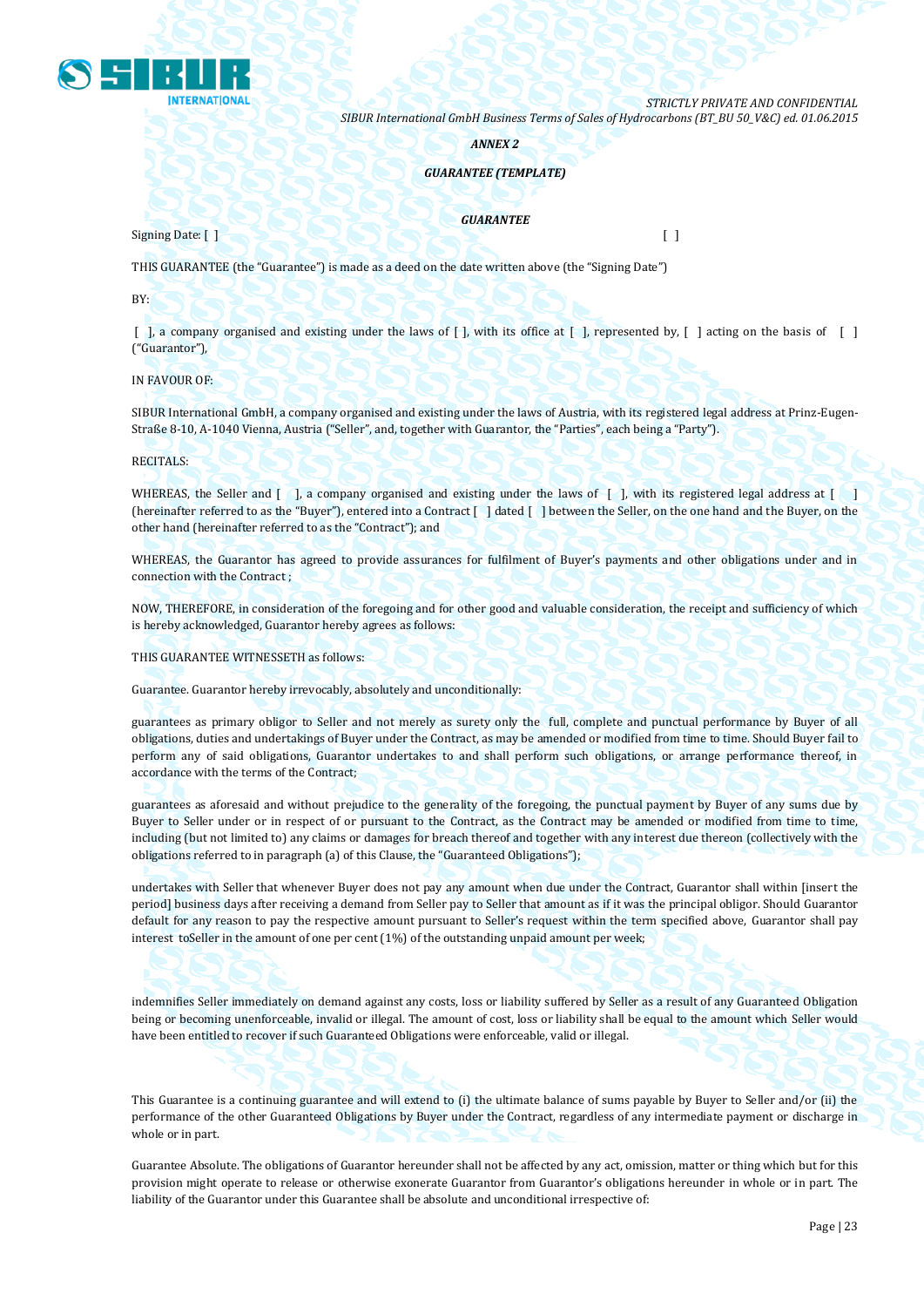

any lack of validity or enforceability of or defect or deficiency in the Contract or any other documents executed in connection with the Contract;

any modification, extension or waiver of any terms of the Contract;

any change in the time, manner, terms or place of payment of or in any other term of, all or any of the Guaranteed Obligations, or any other amendment or waiver of or any consent to departure from any agreement or instrument executed in connection therewith;

any failure, omission, delay, waiver or refusal by Seller to exercise, in whole or in part, any right or remedy held by Seller with respect to the Contract or any transaction under the Contract;

any change in the existence, structure or ownership of Guarantor or Buyer, or insolvency, bankruptcy, reorganisation or other similar proceeding affecting Buyer or its assets;

any other circumstance that might otherwise constitute a discharge,postponement, reduction, non-provability or other similar circumstance affecting any obligation of Buyer under the Contract or of Guarantor on respect of this Guarantee, other than payment in full and/or performance (as the case may be) of the Guaranteed Obligations; or

Guarantor's lack of awareness or notice of any of the foregoing.

The obligations of Guarantor hereunder are several from Buyer or any other person or entity, and are primary obligations concerning which Guarantor is the principal obligor. There are no conditions precedent to the enforcement of this Guarantee, except as expressly contained herein.

Guarantor agrees and acknowledges that any decision of any arbitral tribunal appointed in accordance with the Contract and/or any court in respect of or in connection with the Contract or any agreement reached between Buyer and Seller shall be binding on Guarantor as a party to this Guarantee.

This Guarantee shall continue to be effective or be reinstated, as the case may be, if at any time any payment of any of Guaranteed Obligations are annulled, set aside, invalidated, declared to be fraudulent or preferential, rescinded or must otherwise be returned, refunded or repaid by the Seller upon the insolvency, bankruptcy, dissolution, liquidation or reorganization of Buyer or any other guarantor, or upon or as a result of the appointment of an administrator, provisional liquidator, receiver, intervener or conservator of, or trustee or similar officer for, Buyer or any other guarantor or any substantial part of its property or otherwise, all as though such payment or payments had not been made.

Waiver. Guarantor hereby waives its right to be discharged by, or have a claim against Seller in respect of any amendment or supplement being made to the Contract and/or this Guarantee and agrees that this Guarantee shall not in any way be adversely affected or impaired by any time, indulgence, waiver, consent or any other concession granted to Buyer r and/or the Guarantor.

The Guarantor undertakes to Seller that Guarantor has not taken and will not take any security from Seller in respect of Guarantor's obligations hereunder. Any security taken by Guarantor in breach of this provision and all monies at any time received in respect thereof shall be held in trust for Seller as security for the obligations of Guarantor hereunder. Guarantor waives any defence or right arising by reason of any disability or lack of authority or power of Seller and shall remain liable hereunder if Seller, Buyer or any other party shall not be liable under the Contract for such reason.

Expenses. Guarantor agrees to pay on demand any reasonable costs, including reasonable legal fees, and other documented expenses incurred by Seller in enforcing Guarantor's payment obligations under this Guarantee.

Notices. All demands, notices and other communications provided for hereunder shall, unless otherwise specifically provided herein, be in English in writing and shall be addressed and delivered in person or by Federal Express, DHL (or other recognized international courier service requiring signature upon receipt) or by facsimile or email (as evidenced by a paper copy of such email) to the party receiving the notice at the address set forth below or at such address as may be designated by written notice, from time to time, to the other party. Such demands, notices and other communications shall be deemed effective upon receipt or, in the case of facsimile or email or other means of telecommunication, upon written confirmation of receipt by the other Party (such confirmation to be transmitted in person, by email or international courier as provided above). For purposes of notice, the addresses of the Parties shall be as follows:

If to the Seller: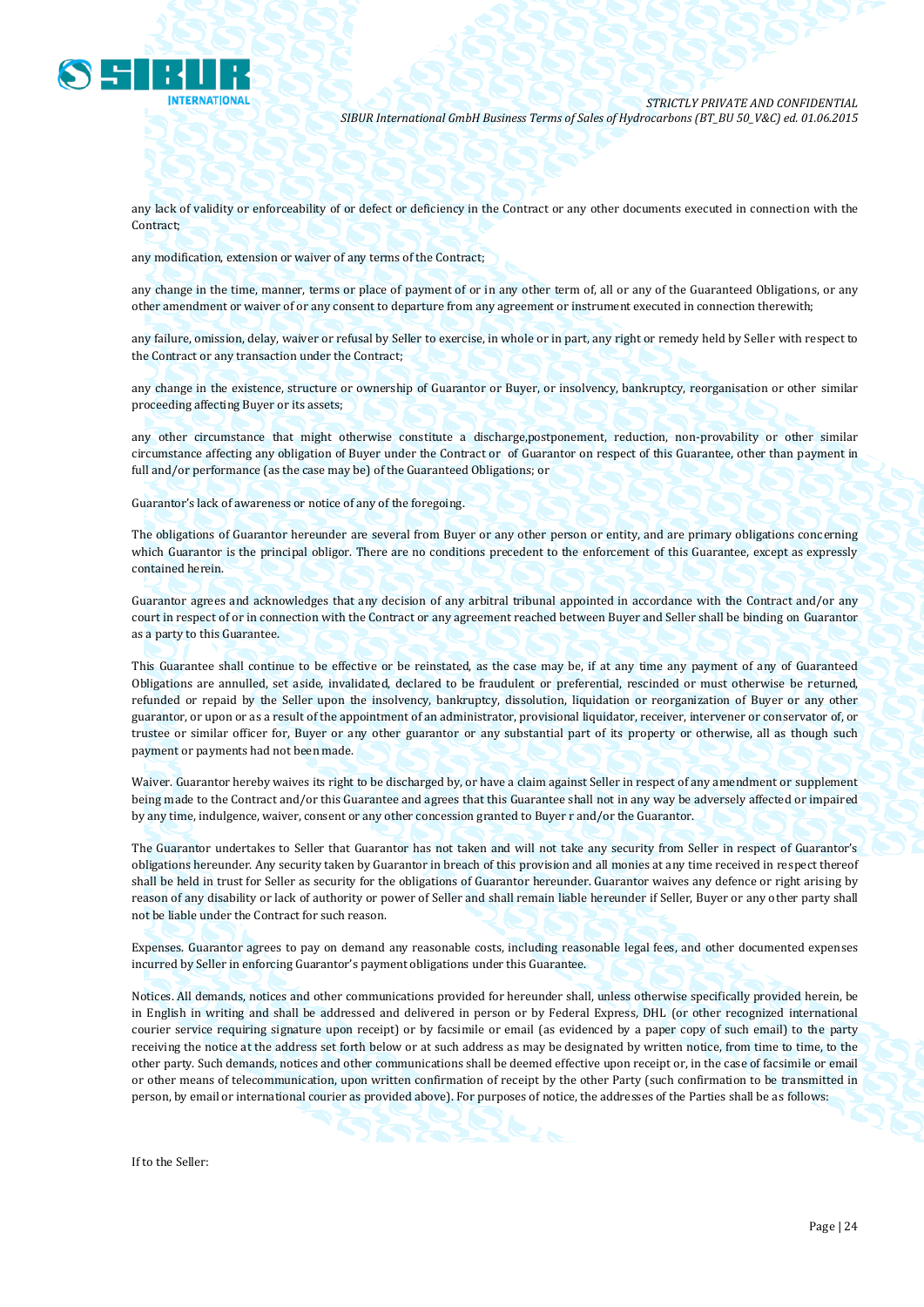

For the attention of: [insert]

Address: [insert]

Facsimile no.: [insert]

Email: [insert]

If to the Guarantor:

For the attention of: [insert]

Address: [insert]

Facsimile no.: [insert]

Email: [insert]

Demand and Payment. Any demand by Seller for performance hereunder shall be in writing and delivered to Guarantor pursuant to Clause 5 hereof, and shall (a) reference this Guarantee, (b) specifically identify Buyer and the Guaranteed Obligations to be paid and/or performed (as the case may be) and (c) set forth payment instructions in respect of any amount or amounts payable to Seller. There are no other requirements of notice, presentment or demand other than stated in this Guarantee.

Any payment to be made hereunder by Guarantor shall be made without set off or counterclaim save as hereinbefore provided and shall be made free and clear of, and without deduction for or on account of, any present or future taxes, duties, charges, fees, deductions or withholdings of any nature whatsoever and by whomsoever imposed.

Assignment; Successors and Assigns. The provisions of this Guarantee shall be binding on and inure to the benefit of Seller and its respective successors and permitted assigns. None of the Parties may assign its rights and/or delegate its obligations under this Guarantee to any third party without the other Parties' prior written consent, except that the Seller may assign this Guarantee to a third party without such consent and the assignee becomes the beneficiary of the right to require the performance of Guaranteed Obligations ("Permitted Assignment"). Guarantor acknowledges that if this Guarantee is assigned by Seller in connection with a Permitted Assignment, then this Guarantee shall continue in full and effect and Guarantor shall continue to guarantee the performance of Guaranteed Obligations to Seller's assignee on the terms of this Guarantee and, if requested by Seller, shall enter into a guarantee on the same terms as this Guarantee directly with Seller's assignee. Guarantor also acknowledges that if the Contract is assigned by Buyer in

accordance with the provisions of the Contract, then this Guarantee shall continue in full force and effect and Guarantor shall continue to guarantee the performance of Guaranteed Obligations in accordance with the Contract by Buyer's assignee on the terms of this Guarantee.

Applicable law and Arbitration. This Guarantee, andany non-contractual obligations arising out of or in connection with this Guarantee, shall be governed by and construed in accordance with the laws of England and Wales notwithstanding the choice of law rules of any jurisdiction and determined without reference to the principles of conflicts of laws. Any dispute arising out of or in connection with this Guarantee, including any question regarding its existence, validity or termination, shall be referred to and finally resolved by arbitration under the London Court of International Arbitration (LCIA) Rules, which Rules are deemed to be incorporated by reference into this Clause.

The number of arbitrators shall be three. Each Party shall nominate one arbitrator and the two appointed arbitrators shall appoint a third arbitrator who shall serve as the chairman of the arbitration tribunal. Unless otherwise agreed by the Parties, all arbitrators shall be fluent in English and have experience in acting as an arbitrator.

The seat, or legal place, of arbitration shall be London, England.

The language to be used in the arbitral proceedings shall be English.

The Parties undertake to keep confidential all awards in any arbitration, together with all materials in the proceedings created for the purpose of the arbitration and all other documents produced by another party in the proceedings not otherwise in the public domain -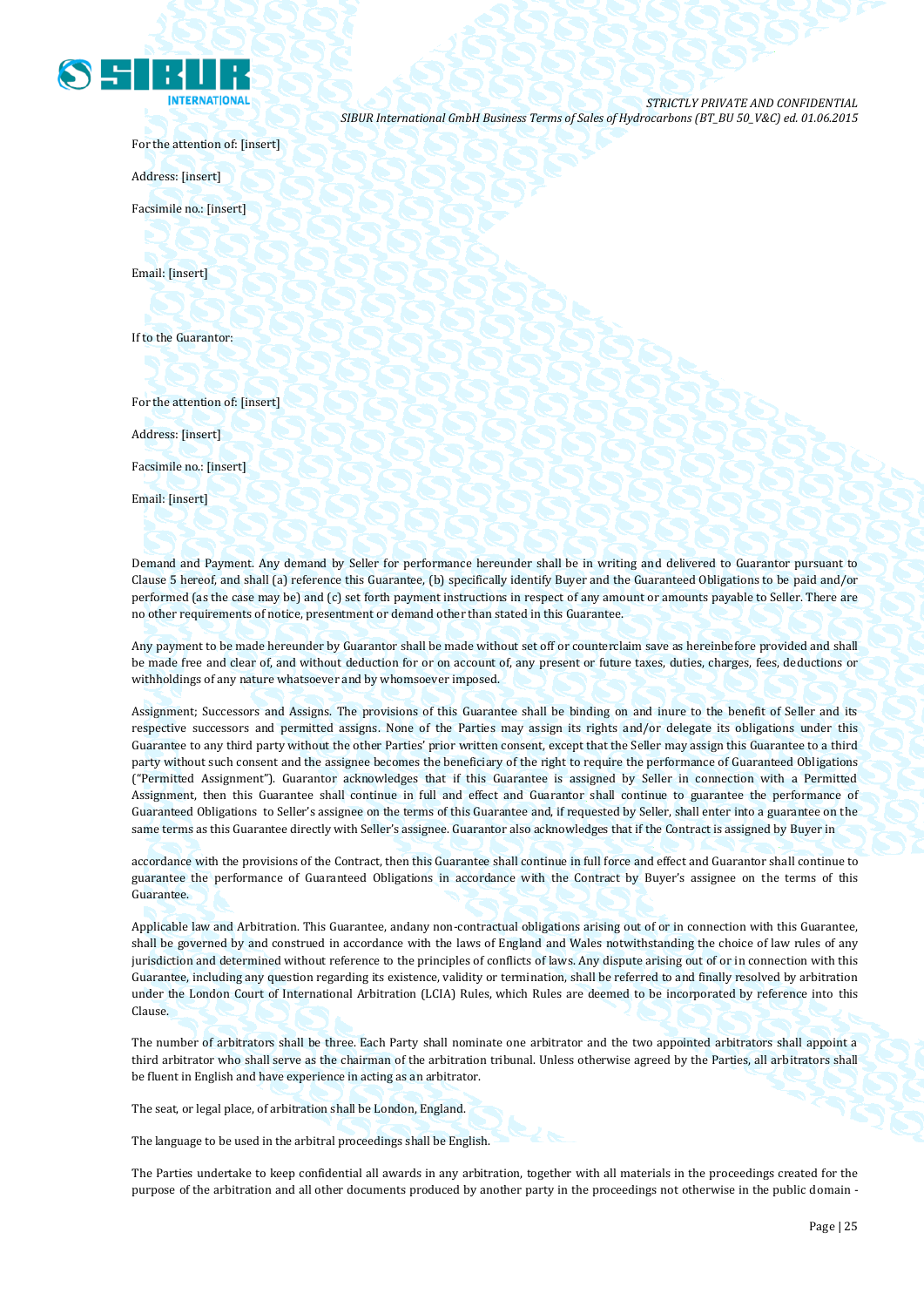

save and to the extent that disclosure may be required of a party by legal duty, to protect or pursue a legal right or to enforce or challenge an award in bona fide legal proceedings before a state court or other judicial authority.

By agreeing to arbitration in accordance with this Clause, the Parties agree that no competent court in any relevant jurisdiction will have the power to issue a pre-arbitral injunction, pre-arbitral attachment or other order in aid of the arbitration proceedings or the enforcement of any award.

Parties shall submit documents in English. Documents submitted in a language other than English shall be translated into English at the expense of the Party submitting the documents. Each Party shall have the right, at its sole cost and expense, to have an interpreter attend the arbitration hearings if it so chooses.

No Waiver; Remedies. No failure on the part of a Party to exercise, and no delay in exercising, any right hereunder shall operate as a waiver thereof, nor shall any single or partial exercise of any right hereunder preclude any other of further exercise thereof o the exercise of any other right. The remedies herein provided are cumulative and not exclusive of any remedies provided by the applicable law.

Validity. This Guarantee shall be deemed effective for all purposes as of the Signing Date . Except for any claim notified before the expiry date, this Guarantee and Guarantor's liability to Seller hereunder shall continue and remain in full force and effect until the date on which all the guaranteed sums have been paid in full and all of Buyer's obligations under the Contract have been performed in full.

Until Guarantor's liability to Seller expires pursuant to this Guarantee, Guarantor shall not enter into any transaction which would make this Guarantee unenforceable, delay its enforcement or have an adverse effect on its enforceability, including without limitation any agreement which prohibits Guarantor from performing its obligations hereunder, without Seller's prior written consent to such transaction that specifically references to this Clause 10.

Amendments. A written Amendment executed solely by Guarantor may extend the termination date of this Guarantee. No other amendment of this Guarantee shall be effective unless in writing and signed by Guarantor and Seller. Neither waiver of any provision of this Guarantee nor consent to any departure by either Party from the terms hereof shall in any event be effective unless such waiver shall be in writing and signed by other Party. Any such waiver shall be effective inly in the specific instance and for specific purpose for which it was given.

Severability. Each provision of this Guarantee is severable and distinct from the others. Seller and Guarantor intend that every such provision shall be and remain valid and enforceable to the fullest extent permitted by applicable law. If any such provision is or at any time becomes to any extent invalid, illegal or unenforceable under any enactment of rule of applicable law, it shall to that extent be deemed not to form part of this Guarantee but (except to that extent in the case of that provision) it and other provisions of this Guarantee shall continue in full force and effect and their validity, legality and enforceability shall not be thereby affected or impaired.

Headings, References and Usage of Terms. This Guarantee is executed in the English language. All capitalised terms used, but not defined, in this Guarantee but defined in the Contract shall have the respective meanings set forth in the Contract. In this Guarantee, the singular shall include the plural and vice versa . The terms "herein" and "hereunder" and similar terms shall be interpreted to refer to this entire Guarantee.

The Guarantor's warranties and representations. The Guarantor warrants and represents that:

The Guarantor is a company duly organised, validly existing and in good standing under the laws of the country of its incorporation. The Guarantor has all requisite corporate power and authority to carry on its business as presently conducted and as proposed to be conducted. Guarantor is duly qualified to transact business and is in good standing in each jurisdiction in which it operates it business;

All corporate action required to be taken by Guarantor in order to authorise Guarantor to enter into this Guarantee, and to perform its obligations hereunder, has been taken. All action on the part of the officers of Guarantor necessary for the execution and delivery of this Guarantee, the performance of all obligations of Guarantor under this Guarantee have been taken. This Guarantee, when executed and delivered by Guarantor, shall constitute valid and legally binding obligations of Guarantor, enforceable against the Guarantor in accordance with its terms;

No consent, approval, order or authorisation of, or registration, qualification, designation, declaration or filing with, any federal, state or local governmental authority is required on the part of Guarantor in connection with execution, delivery or performance of this Guarantee;

There is no claim, action, suit, proceeding, arbitration, complaint, charge or investigation pending or currently threatened that questions the validity of the Guarantee or the right of Guarantor to enter into it or perform its obligations under it; and